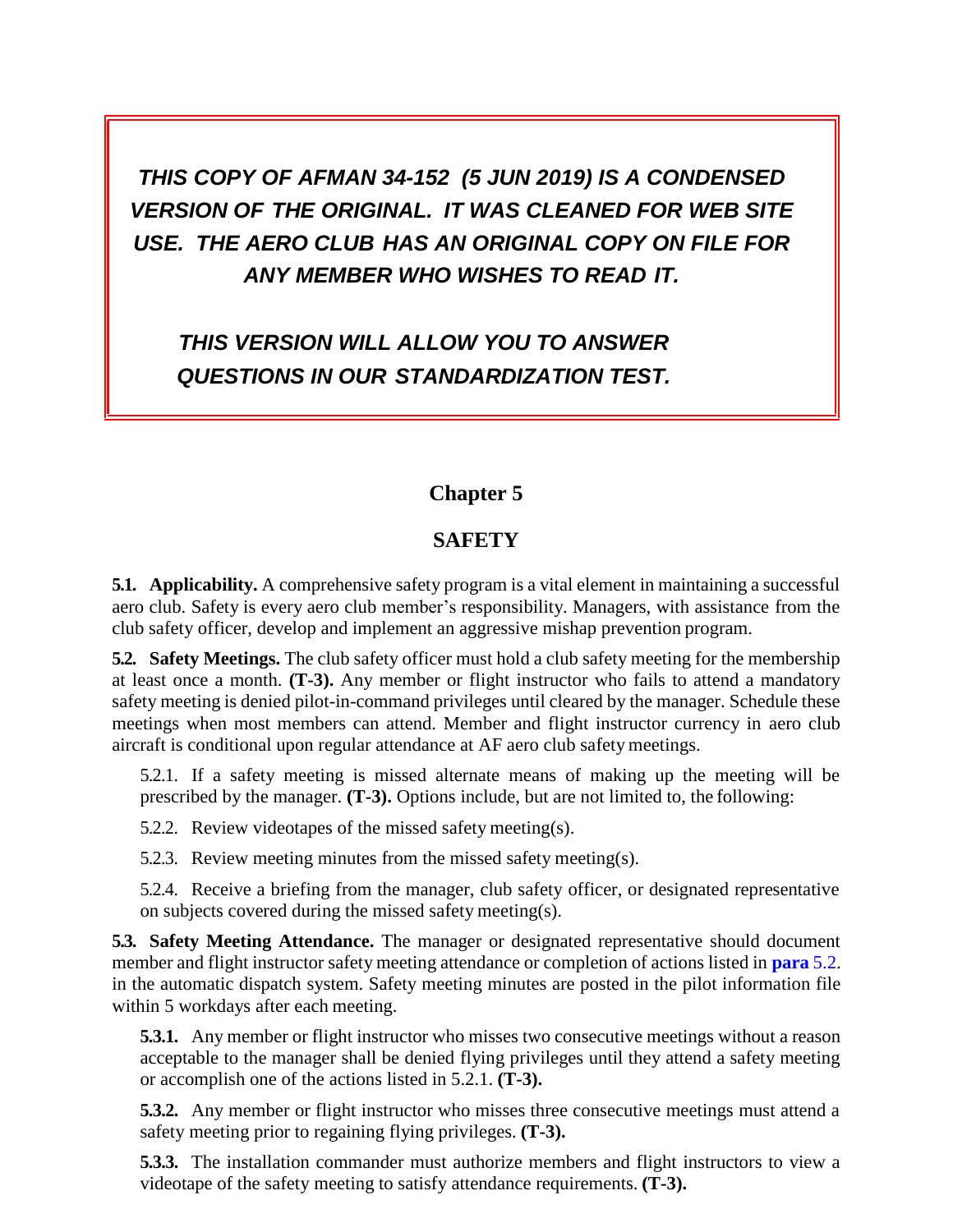5.3.4. The manager may authorize attendance at another military aero club's safety meeting to satisfy attendance requirements.

5.3.5. Safetymeeting format is at the discretion of the manager or club safety officer; however, the following topics are recommended for periodic discussion.

5.3.5.1. AF and major command policies and directives.

5.3.5.2. FAA regulations.

5.3.5.3. Local flying area topics, including briefings by safety specialists or representatives from the local FAA office.

5.3.5.4. Midair collision avoidance and prevention.

5.3.5.5. Seasonal flying hazards, including weather.

5.3.5.6. Light aircraft maintenance and potential problem areas

5.3.5.7. Light aircraft accident briefs.

5.3.5.8. Wake turbulence, flight planning, and fuel management.

5.3.5.9. Lost and emergency procedures.

5.3.5.10. Spatial disorientation, survival, hypoxia, and effects of medication.

5.3.5.11. Mountain flying.

5.3.5.12. All aero club mishap reports.

**5.4. Flight Clothing.** Pilots are encouraged to wear fire resistant clothing, particularly gloves, while flying. Wear of synthetic materials such as nylon and polyester next to the skin is strongly discouraged.

**5.5. Air Force Occupational Safety and Health Standards.** Safety is every aero club member's responsibility. Club managers must develop and implement an aggressive mishap prevention program which includes a flight, aircraft servicing, ground handling, and maintenance activities. **(T-1)**. Additionally, club managers and his or her staff must comply with applicable portions of Air Force Occupational Safety and Health Standards. **(T-1).** Club managers must hold a safety meeting for the membership at least once a month with attendance documented. **(T-3)**.

**5.5.1.** Any member or flight instructor who fails to attend a mandatory safety meeting will be denied pilot-in-command privileges by the club manager until the member or flight instructor accomplishes one of the following: **(T-3).**

5.5.1.1. If authorized by the installation commander, reviews videotapes of the missed safety meeting(s).

5.5.1.2. Reviews meeting minutes from the missed safety meeting(s).

5.5.1.3. Receives a briefing from the manager, club safety officer, or designated representative on subjects covered during the missed safety meeting(s).

**5.5.2.** Any member or flight instructor who misses three consecutive meetings must attend a safety meeting prior to regaining flying privileges. **(T-3).**

5.5.3. Members may attend another military aero club's safety meeting, if authorized by the local club.

5.5.4. Safety meeting format is at the discretion of the club; however, the following topics are recommended for periodic discussion:

5.5.4.1. AF and major command policies and directives.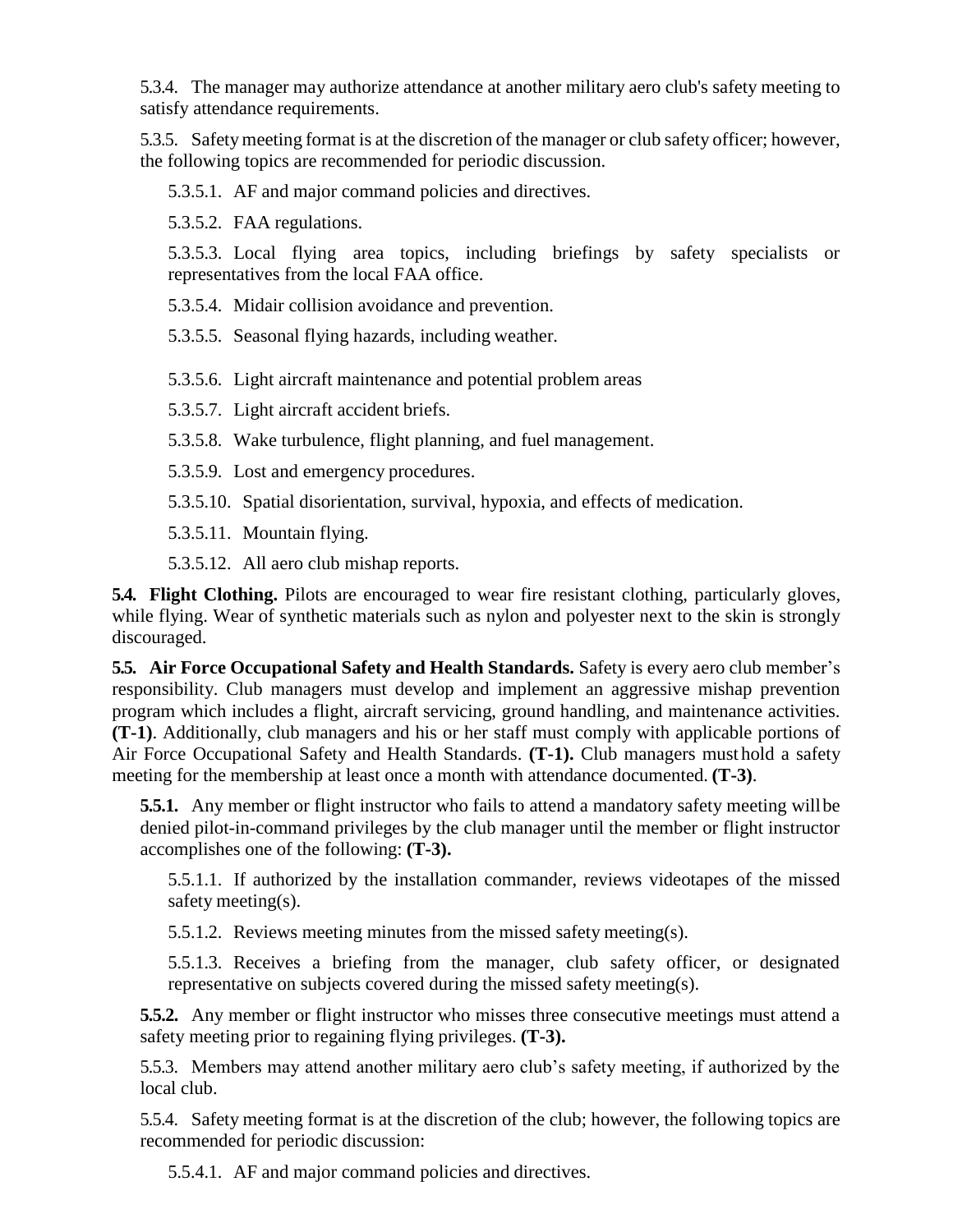5.5.4.2. FAA regulations.

5.5.4.3. Local flying area, including briefings by safety specialists or representatives from the FAA.

5.5.4.4. Midair collision avoidance and prevention.

5.5.4.5. Light aircraft maintenance and potential problem areas.

5.5.4.6. Light aircraft accident briefs.

5.5.4.7. Wake turbulence, flight planning, and fuel management.

5.5.4.8. Lost and emergency procedures.

5.5.4.9. Spatial disorientation, survival, hypoxia, and effects of medication.

5.5.4.10. Mountain flying.

5.5.4.11. Seasonal flying hazards, including weather.

5.5.5. Club managers must ensure fire extinguishers are readily accessible during engine starts, aircraft maintenance, and aircraft refueling. **(T-1).** Local fire protection authorities determine the amount, locations, and types of fire extinguishers to be used. Fireguards are not required for aero club operations.

**5.6. Disciplinary Action and Retraining.** The club manager will deny flying privileges to any pilot(s) involved in a flying accident, incident, unusual occurrence, or in actions which may be perceived as a violation of established directives, until a reasonable determination of the facts can be made and the pilot's aero club privileges are reinstated by the installation commander. **(T-1).**  Student pilots involved in any of the above-mentioned actions may continue the dual portion of their flight training. However, student pilots will not solo until the investigation is completed and the installation commander reinstates their solo flight privileges. **(T-1).**

**5.6.1.** The club manager and staff member he or she designates must investigate the event to determine if the pilot(s) knowingly violated established guidance, or whether the pilot(s) should receive additional training. **(T-1).** The club manager presents its findings to the standardization board. The standardization board will make recommendations to ensure this event does not reoccur and forward those recommendations to the installation commander for approval. **(T-1).**

**5.6.2.** If the installation commander determines the pilot(s) knowingly violated established guidance; the pilot(s) must be removed from the club. **(T-3).** "Knowingly" is interpreted to mean a similarly experienced pilot, in a similar situation, would have known the actions were in violation of established directives. The pilot(s) will not be eligible to reapply to any AF aero club for a period of at least one year. **(T-3).** Club managers must forward a copy of the report of investigation of the events that led to the member's dismissal and approved recommendations to AFSVA. **(T-1).**

**5.7. Classifying Mishaps.** The installation commander classifies mishaps according to AFI 91- 204, *Safety Investigations and Reports.* **(T-1).**

**5.8. Investigating Mishaps.** An AF flight safety officer must conduct an official investigation on each reportable aero club mishap according to AFI 91-204. **(T-1).** The flight safety officer works closely with applicable ground safety, NTSB, FAA or host country investigators. The flight safety officer must retain all applicable training and membership records, as well as any applicable aircraft or aircraft component, until a reasonable determination of the facts can be made. **(T-1).** Consult AFI 51-307 para 8.4, 8.5 and 8.7 for release from legal hold requirements for certain types of Aero Club mishaps. In addition, the flight safety officer contacts AFSVA to determine the source and extent of material analysis needed to determine the cause of the mishap.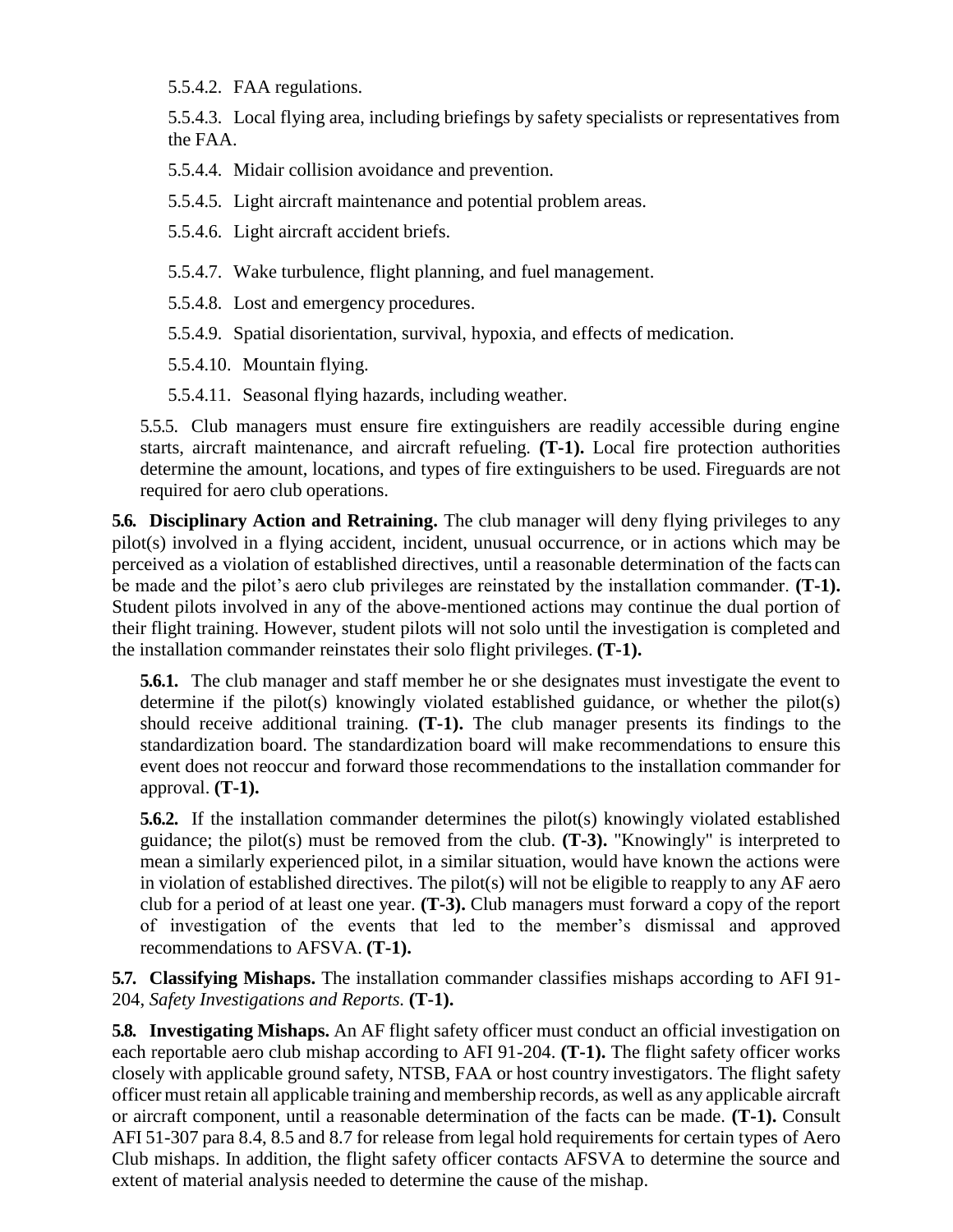### **5.9. Reporting Mishaps.** The manager notifies AFSVA according to **[Attachment](#page-17-0)** 5.

**5.9.1.** The major command safety staff forwards reports to AFSVA. **(T-2).**

5.9.2. Headquarters Air Force Safety Center renders the final evaluation on all mishaps involving injury to personnel. Refer to AFI 91-204. Both injury and property damage thresholds are used to report mishaps.

**5.10. Using or Releasing Mishap Reports without Authorization.** If the report is non-injury related, it is maintained at AFSVA; refer requests for release to AFSVA Freedom of Information Act Office. The releasing authority for aero club mishap reports is the Air Force Safety Center director. Refer all requests for release to HQ AFSC Staff Judge Advocate (JA), 9700 Ave G SE, Ste 237, Kirtland AFB, NM 87117-5671.

**5.11. Ground and Occupational Safety.** Aero club employees must comply with applicable portions of the Air Force Occupational Safety and Health Standards. **(T-0).**

**5.12. Fire Extinguishers.** Fire extinguishers must be readily accessible during engine starts, aircraft maintenance, and aircraft refueling. **(T-1).** Local fire protection authorities must determine the amount, locations, and types of fire extinguishers to be used. **(T-1).** Fireguards are not required for aero club operations.

# **Chapter 6**

## **OPERATIONS**

**6.1. Standard Operating Procedures.** Managers must publish and maintain standard operating procedures approved by the Force Support commander or director. **(T-3).** Managers are strongly encouraged to draw upon experience from club officers, certified flight instructors, maintenance personnel, and installation advisors. Standard operating procedures will be provided (electronic or hard copy) to all members, certified flight instructors, and maintenance personnel. **(T-3).** An electronic version of standard operating procedures and a status page of all changes must be available to all club certified flight instructors and members. **(T-3).** As a minimum, the standard operating procedures must contain items described in **Attachment** 2. **(T-2).**

6.1.2. Update the standard operating procedures as required, by using one or more of the following methods.

- 6.1.2.1. Pen and ink for minor changes.
- 6.1.2.2. Remove and replace existing pages.
- 6.1.2.3. Accomplish a complete rewrite.

**6.2. AF Aero Club Instructor Standardization Guide.** The purpose of the *USAF Aero Club Instructor Standardization Guide,* located at **[https://www.usafservices.com/Managers/AeroClubs/SupportingStandards.aspx,](https://www.usafservices.com/Managers/AeroClubs/SupportingStandards.aspx)** is to describe aero club pilot checkout requirements and standards, private pilot training requirements, and proper documentation of pilot training and checkouts. All certified flight instructors must adhere to the guidance provided in the *USAF Aero Club Instructor Standardization Guide*. **(T-3).**

**6.3. Documents and Publications.** Managers must establish flight publications requirements and may use the base flight publication distribution sections on a non-reimbursable account. **(T- 3).**  Reference material shall include the *Aeronautical Information Manual;* 14 CFR Part 1, *Definitions and Abbreviations*, Part 61, 91, and 141; and 49 CFR Part 830, *Notification and Reporting of*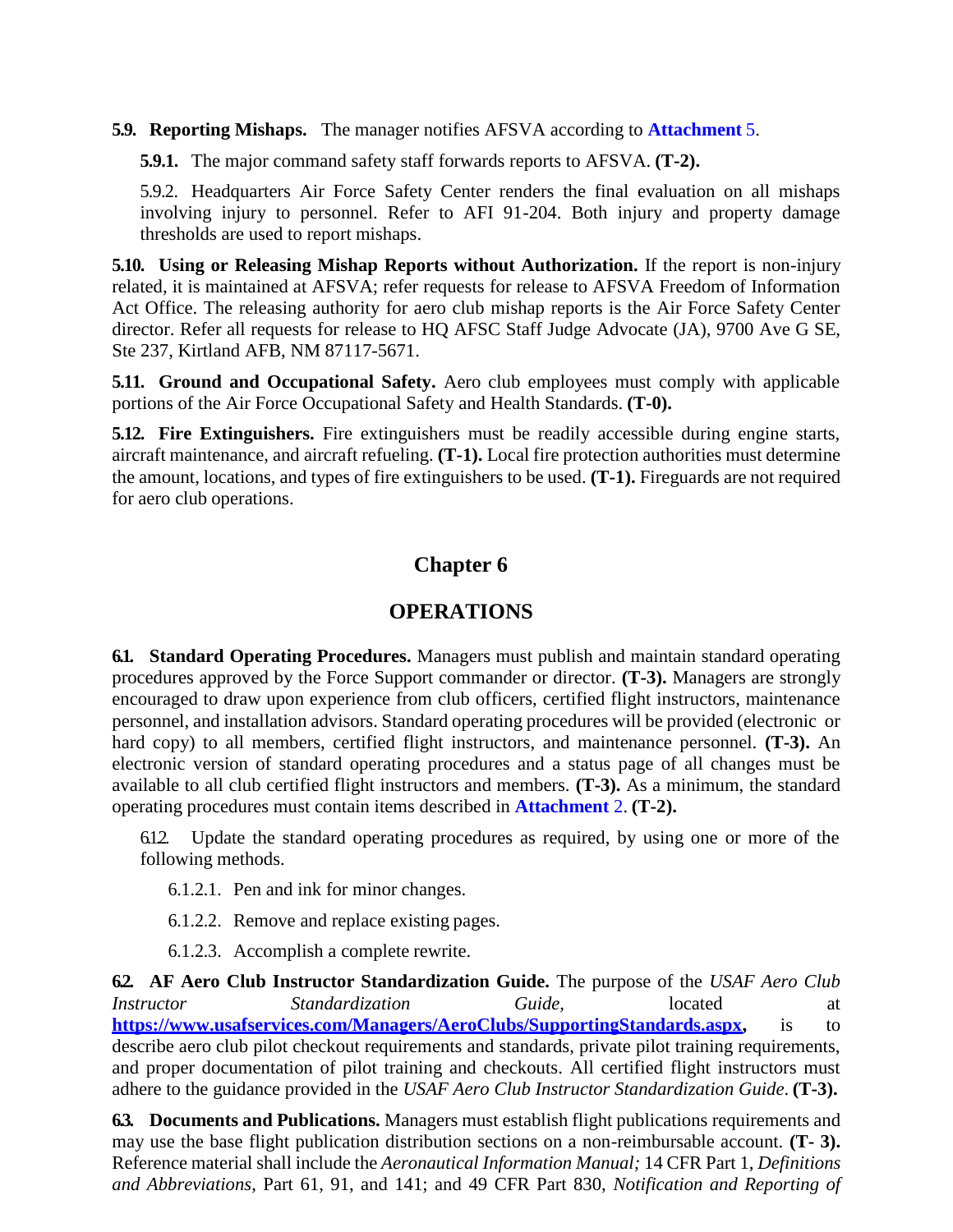*Aircraft Accidents or Incidents and Overdue Aircraft, and Preservation of Aircraft Wreckage, Mail, Cargo, and Records*. Additionally, the manager must make the following publications available for flight planning purposes; airport and facility Directories*,* DoD Flight Information Publication, Enroute Low Altitude Charts, Low Altitude Instrument Approach Procedures, Class B Airspace Charts, and Sectional Charts*.* **(T-3).** Base supply should make available to the club the supply publications and documents needed to identify desired AF items. The base publications distribution office provides the club with AFTO for maintaining and using government-loaned aircraft and equipment when these publications are available in the AF publishing system.

**6.4. Local Flying Area.** The installation commander must determine boundaries of the local flying area based on terrain, special use airspace, and available airports. **(T-3).** A 50 nautical mile radius is recommended. The local area for solo student pilots shall be defined according to FAA regulations or the installation commander, whichever is more restrictive. **(T-0).** Clubs develop a local area map depicting local area limits, training areas, ingress and egress routes, local traffic patterns, and hazards to air navigation. This map should be prominently displayed in the flight planning area. **(T-3).**

**6.5. Pilot-In-Command.** Only aero club members, employees, or aero club contractors possessing a valid FAA pilot certificate, valid FAA medical certification, and who have successfully completed the applicable checkout requirements may pilot club aircraft. **(T-0).** The AFSVA aero club program manager and director of operations and safety are authorized to act as pilot-in-command of any club aircraft in which they maintain currency, without a local checkout.

**6.5.1.** Members possessing onlya valid Recreational Pilot Certificate shall not act as pilot-incommand of club aircraft except when enrolled in a course of training for a Private, Commercial, or Airline Transport Pilot Certificate. **(T-0).** In this instance, a member holding a Recreational Pilot Certificate must comply with all restrictions in the FAA regulations and this manual pertaining to student pilots. **(T-0).**

**6.5.2.** Members possessing only a valid Sport Pilot Certificate may only operate light sport aircraft as the pilot-in-command after successfully completing the applicable club checkout requirements. They shall not act as pilot-in-command of other club aircraft except when enrolled in a course of training for a Private, Commercial, or Airline Transport Pilot Certificate. **(T-0).** In this instance, a member holding a Sport Pilot Certificate shall comply with all restrictions in the FAA regulations and this manual pertaining to student pilots. **(T-0).**

6.5.3. The pilot-in-command must occupy the left front seat in side-by-side aircraft or the front seat in tandem aircraft **(T-0).** except in any of the following circumstances.

6.5.3.1. When prohibited by the flight manual.

6.5.3.2. When weight and balance considerations dictate otherwise.

6.5.3.3. When a pilot is enrolled in an instructor pilot training program and has been endorsed by a flight instructor for solo flight in either seat, flying under visual flight rules in the local training area.

6.5.3.4. When the pilot is a flight instructor flying under visual flight rules in the local training area.

6.5.3.5. When the pilot is a flight instructor conducting flight instruction or receiving and administering flight checks.

**6.5.4.** The Force Support commander or director may authorize a one-time flight for a prospective buyer of a club aircraft; however, a qualified instructor shall act as pilot-incommand. **(T-3).**

6.5.5. No person shall operate or occupy a club aircraft unless they have executed the form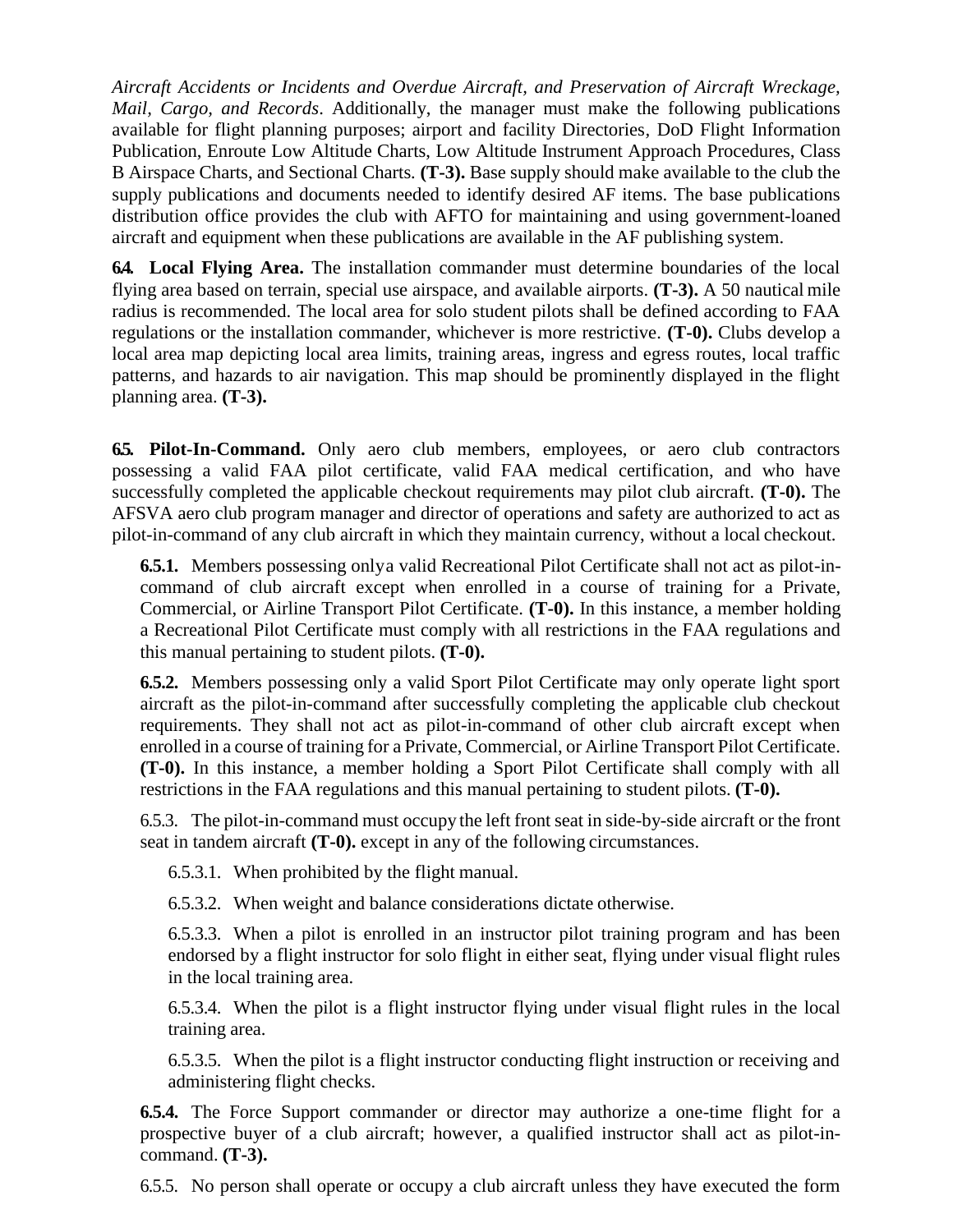**[Attachment](#page-21-0)** 9 within the previous 12 months. **(T-0).** This requirement does not applyto FAA inspectors performing official flight examinations.

6.5.6. When conducting a practical test, an FAA inspector or designated examiner may act as pilot-in-command without meeting the requirements specified in this manual.

**6.6. Checklists.** Clubs must supply a consolidated aircraft checklist for each aircraft operated. **(T-0).** Use of the checklist by pilots is mandatory. **(T-0).** Each checklist page is numbered and includes the revision date. Use of locally developed in-flight guides is highly encouraged.

6.6.1. The checklist includes the applicable items contained in the manufacturer's owner's manual; however, if the owner's manual does not adequately cover the items below,managers shall supplement procedures and include them in the checklist. **(T-0).** As a minimum, the checklist includes the following:

6.6.1.1. Normal procedures.

6.6.1.2. Emergency procedures.

6.6.1.3. Takeoff, climb, and landing data.

6.6.1.4. Crosswind component chart (including locally established crosswind limits).

6.6.1.5. Cruise performance and fuel consumption.

6.6.1.6. Applicable alternate airfield procedures, unless contained in a local in-flight guide.

6.6.1.7. A *Warning* that reads, "Improper leaning procedures will greatly reduce endurance" in the cruise section of the Normal Procedures checklist.

**6.7. Clearance Procedures.** Clubs use the latest version of the automated dispatch program populated with current data to check pilot-in-command currencies. Members authorized selfclearing privileges as specified in paragraph 2.19. of this manual and clearing authorities shall clear all flights originating at the home station using automatic dispatch guide. Guidance from this manual, major command supplements, installation directives, current pilot information file items, and standard operating procedures must be followed. **(T-0).** The pilot-in-command is the clearing authority for all flights originating off-station. **(T-0).** All flights where a student pilot is flying solo must be cleared by a flight instructor who is familiar with the student's capabilities. **(T-0).**

**6.8. Pilot Currency.** Pilots record all applicable currency items in their personal logbook and provide the data to the manager for entry into automatic dispatch system. **(T-0).** Computerized logbooks are authorized in lieu of handwritten logbook entries, provided they contain all applicable currency information. Managers may, when deemed in the best interest of the aero club and not specifically prohibited by this manual, may accept currency items achieved via nonstandard means as long as the pilot is in compliance with FAA requirements.

6.8.1. Managers or chief flight instructors may credit pilot activities performed in other than club aircraft to satisfy currency requirements if activity is in the same make and similar model aircraft (e.g., Cessna 182RG could count toward aero club Cessna 182 currency; but Boeing KC-135 will not count toward Piper Seneca currency).

**6.8.2.** Pilots must fly with, and receive a logbook endorsement from a flight instructor to regain any currency. **(T-0).** The flight instructor will complete an AF Form 1584, *USAF Aero Club Standardization Record*, and update automatic dispatch system. **(T-3).**

**6.8.3.** To act as pilot-in-command, pilots with less than 200 pilot hours must have accomplished three takeoffs and landings within the preceding 60 days in each make and model aircraft they wish to fly. **(T-0).** Pilots with at least 200 pilot hours shall have accomplished three takeoffs and landings within the preceding 90 days in each category and class aircraft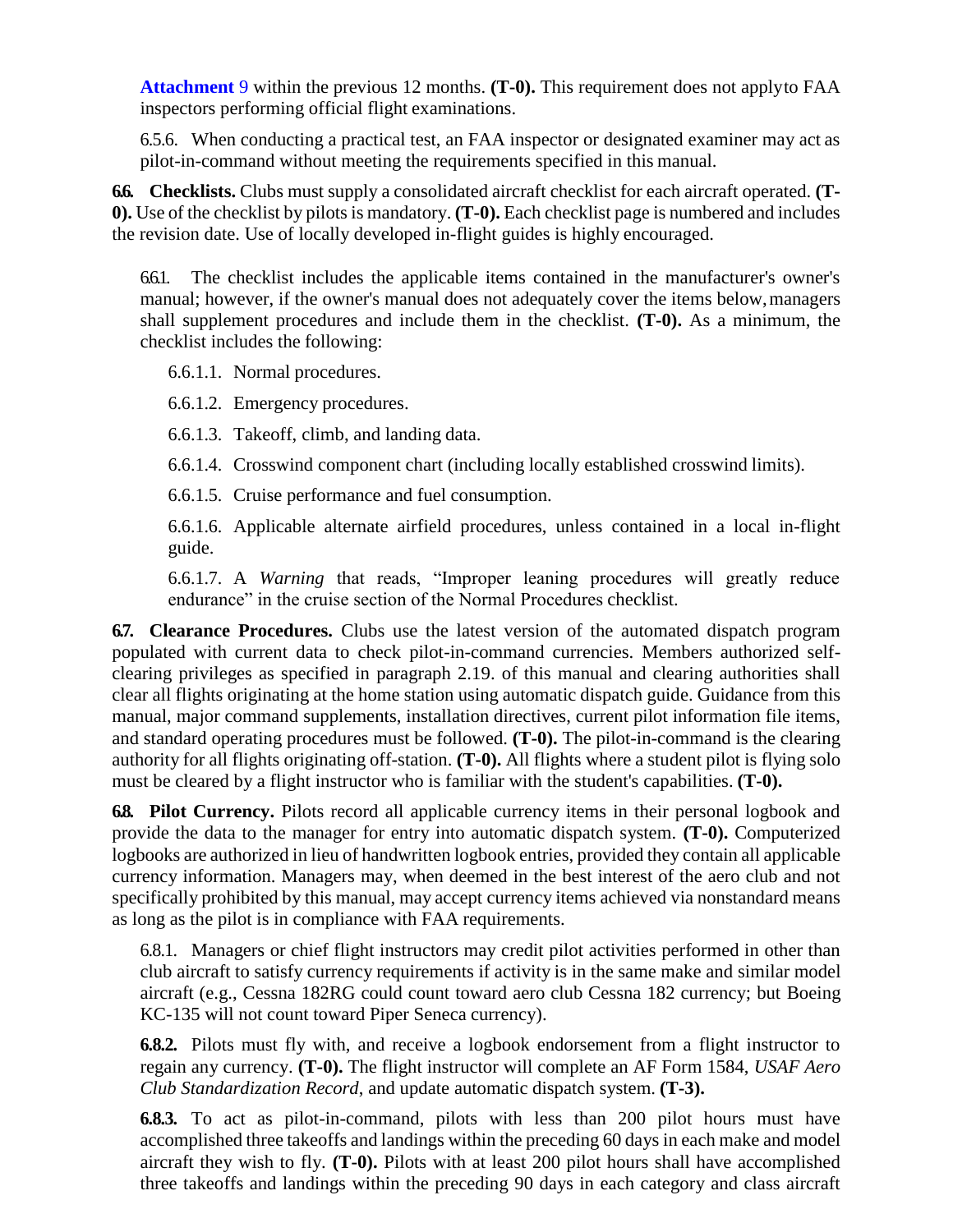they wish to fly. **(T-0).**

**6.8.4.** Pilots who have not made three takeoffs and landings in a particular make and model aircraft within the preceding 180 days must accomplish a re-currency check and closed book exam for that make and model aircraft. **(T-0).**

**6.8.5.** To exercise pilot-in-command privileges in club aircraft at night, pilots must have accomplished at least three takeoffs and three landings to a full stop, at night, within the preceding 90 days, in each aircraft category and class they wish to fly. **(T-0).** If night currency is lost, the pilot must make three takeoffs and landings to a full stop, at night, in each aircraft category and class they wish to fly, with a current and qualified club certified flight instructor. **(T-0).**

**6.9. Pilot Training.** Managers must prepare and use a ground school and flight-training curriculum certificated by the FAA under 14 CFR Part 141 for training leading to the issuance of an initial private or commercial pilot certificate, or an Instrument rating. **(T-0).** All members training for the initial issuance of a private or commercial pilot certificate or an instrument rating shall be enrolled in, and complete training under, a 14 CFR Part 141 curriculum. **(T-0).** AFSVA must approve all other flight and ground-training courses not certificated under 14 CFR Part 141 before implementation. **(T-2).** Instructors will use the grading procedures described in **Attachment** 3. **(T-1).** Aero clubs located in foreign countries are exempted from 14 CFR 141 certification, but will conduct training as in 14 CFR 141 to the extent practical.

**6.9.1.** Procedures in the *USAF Aero Club Training Guide*, **Chapter** 2, are used to document all private pilot flight and ground training. However, clubs using commercially available computer-based training programs are exempt from this requirement. All other courses of training will use FAA acceptable training folders. **(T-0).**

6.9.2. Instructors will use the grading procedures specified in **Attachment** 3 for all flighttraining courses. **(T-2).** However, clubs using commercially computer based training programs are exempt from this requirement.

6.9.3. Aero clubs should notify AFSVA within 48 hours of receiving any FAA notice of discrepancies.

**6.9.4.** Aero Clubs should establish a mountain flying training program. Pilots will not fly over mountainous terrain until this training has been satisfactorily completed and documented in automatic dispatch system. **(T-0).**

**6.10. Aircraft Checkouts.** Pilots must satisfactorily complete a separate flight checkout, given by an aero club certified flight instructor, for each make and model aircraft the member desiresto exercise pilot-in-command privileges in. **(T-0).** In addition, pilots must complete all checkouts in an aero club aircraft and demonstrate performance to the applicable standards specified in the *USAF Aero Club Instructor Standardization Guide.* **(T-2).**

**6.10.1.** Aero club flight checks must include all applicable tasks listed in the *USAF Aero Club Instructor Standardization Guide.* (T-2). Satisfactory completion of an aero club flight check will be documented on AF Form 1584 and updated in automatic dispatch system. **(T-2).**

6.10.2. A successful flight check administered by an FAA inspector or pilot examiner may be credited for applicable annual requirements if properly documented on the AF Form 1584 and approved by the manager.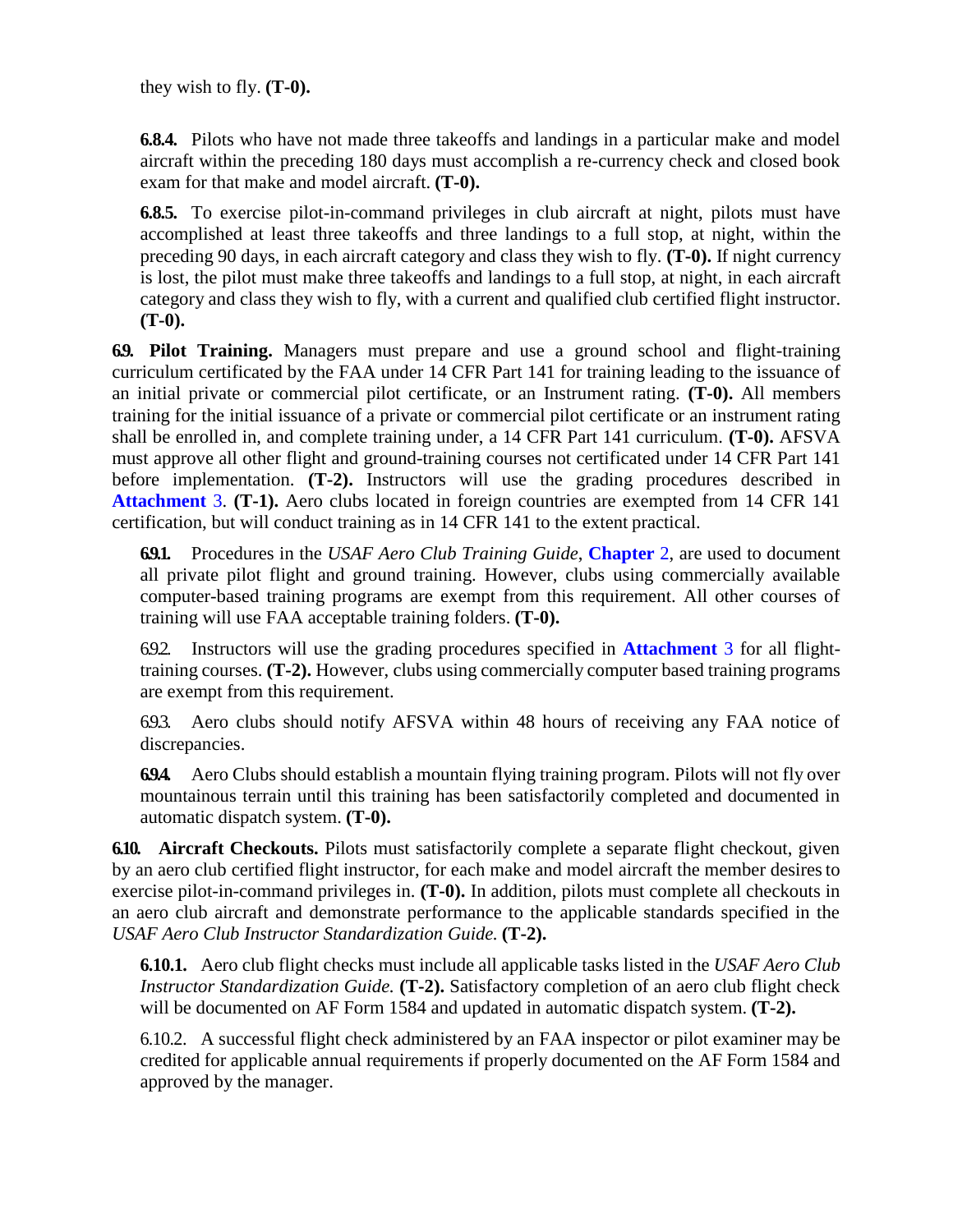6.10.3. The chief flight instructor must administer all initial flight instructor proficiency checks in accordance with (IAW) 14 CFR Part 141 **(T-0).** Additionally, the chief flight instructor should administer all annual flight instructor proficiency checks; however, they may be delegated to the assistant chief flight instructor or check instructor.

6.10.4. An FAA Inspector or Chief Flight Instructor from another AF aero club shall administer all annual flight checks required by this manual to the Chief Flight instructor. If an FAA inspector or Chief Flight Instructor from another AF aero club is not available or will cause excessive difficulty or cost, aero club managers may coordinate with AFSVA for alternate arrangements. Annual requirements may be credited if the tasks prescribed in the *USAF Aero Club Instructor Standardization* Guide are accomplished during the evaluation and documented on AF Form 1584.

**6.10.5.** The following flight checks are required of each member desiring to obtain and maintain pilot-in-command privileges, and must be administered by an aero club certified flight instructor. **(T-2).**

6.10.5.1. Initial check in each make and model aircraft.

6.10.5.2. Initial night visual flight rules local check in the most complex aircraft in which the pilot desires to maintain currency.

6.10.5.3. Initial and annual instrument flight check for members desiring instrument flight rules (IFR) privileges.

6.10.5.4. Initial and annual standardization flight check in the most complex aircraft in which the pilot desires to maintain currency.

6.10.5.5. Initial formation flight check for those members desiring to fly aero club aircraft in formation.

6.10.5.6. Initial aerobatic flight check for those members desiring to fly aero club aircraft acrobatically.

**6.11. Knowledge Examinations.** Members must satisfactorily accomplish knowledge exams designated by the aero club manager prior to acting as pilot-in-command of an aero club aircraft. **(T-2).** Unless otherwise noted, all exams are open book.

6.11.1. Initial and annual standardization. **Note**: Not required for student pilots.

6.11.2. Initial and annual instrument. **Note**: Initial instrument exam waived if the member successfully completed the FAA Instrument Rating-Airplane knowledge exam within the last 12 calendar months.

6.11.3. Initial make and model aircraft. **Note**: Student pilots must complete prior to firstsolo. **(T-2).**

**6.11.4.** Initial closed book make and model aircraft. **Note**: Student pilots must complete prior to first solo. **(T-2).**

6.11.5. Initial and annual certified flight instructor.

6.11.6. Student pre-solo.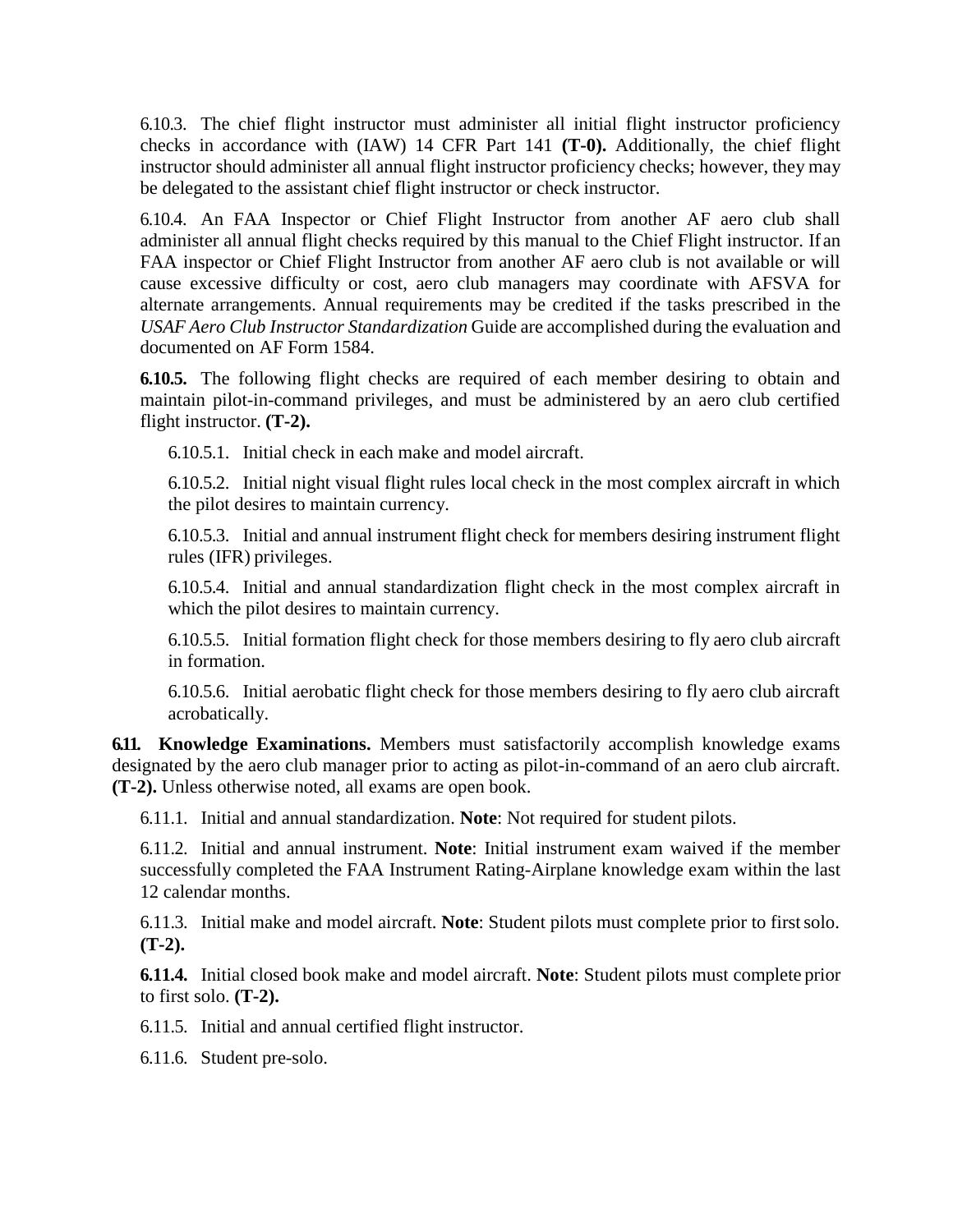6.11.7. Student pre-cross country. **Note**: Waived if the student has successfully completed the FAA Private Pilot Airplane knowledge exam within the last 12 calendar months.

**6.11.8.** Knowledge examinations issued by AFSVA must be used in lieu of locally developed tests. **(T-2).**

6.11.9. Initial and annual standardization, instrument, and certified flight instructor knowledge exams are valid for 12 calendar months.

6.11.10. Satisfactory exam completion is documented in automatic dispatch system.

**6.12. Refueling.** The pilot must ground the aircraft prior to fuel servicing operations by bonding the aircraft to the refueling equipment with an approved cable before making any fueling connection to the aircraft. **(T-3).** The ground must be maintained until fueling connections have been removed. **(T-3).** The pilot will bond the nozzle with a nozzle bond cable having a clip or plug to a metallic component of the aircraft that is metallically connected to the tank filler port. **(T-3).**  The bond connection must be made before the filler cap is removed. **(T-3).** If there is no plug receptacle or means for attaching a clip, the pilot must touch the filler cap or surrounding area (unpainted surface) with the nozzle spout before removing the cap. **(T-3).** The spout must be kept in contact with the filler neck until the fueling is completed. **(T-3).** Refer to *National Fire Protection Association 407* for further guidance.

6.12.1. A single operator may refuel aircraft if the requirements of the preceding paragraph have been satisfied.

**6.12.2.** If wearing fire retardant flight clothing, the operator must assure grounding by bare hand contact with the aircraft grounding connector, an unpainted aircraft surface, or a static ground before removing the fuel filler cap or while inserting the ground cable jack on the fuel nozzle. **(T-0).**

**6.12.3.** No active ignition sources are permitted within 50 feet of an aircraft being refueled. **(T-0).** No preflight involving energized electrical systems, engine starts, or maintenance of aircraft parked within 50 feet of the refueling operation is permitted. **(T-0).**

**6.12.4.** No passengers or crewmembers are authorized in the aircraft during refueling. **(T-0).**

**6.13. Flight Restrictions.** The following restrictions and requirements apply to all members operating club aircraft as pilot-in-command.

6.13.1. Weather Minimums.

6.13.2. Day visual flight rule minimums are 1,500-foot ceiling and 3 statute miles visibility. **(T-0).**

6.13.3. Night visual flight rule minimums are 2,500-foot ceiling and 5 statute milesvisibility. **(T-0).**

6.13.4. Weather minimums for instrument flight rules takeoff must be no lower than the lowest compatible circling minimums, both ceiling and visibility, at the departure airport or the takeoff minimums listed in the Terminal Flight Information publication for the airport, whichever are greater. **(T-0). Note**: Pilots with over 100 hours actual instrument time logged as pilot in command may takeoff when the weather is at or above the lowest compatible approach minimums at the departure airport or the takeoff minimums listed in the Terminal Flight Information publication for the airport, whichever are greater.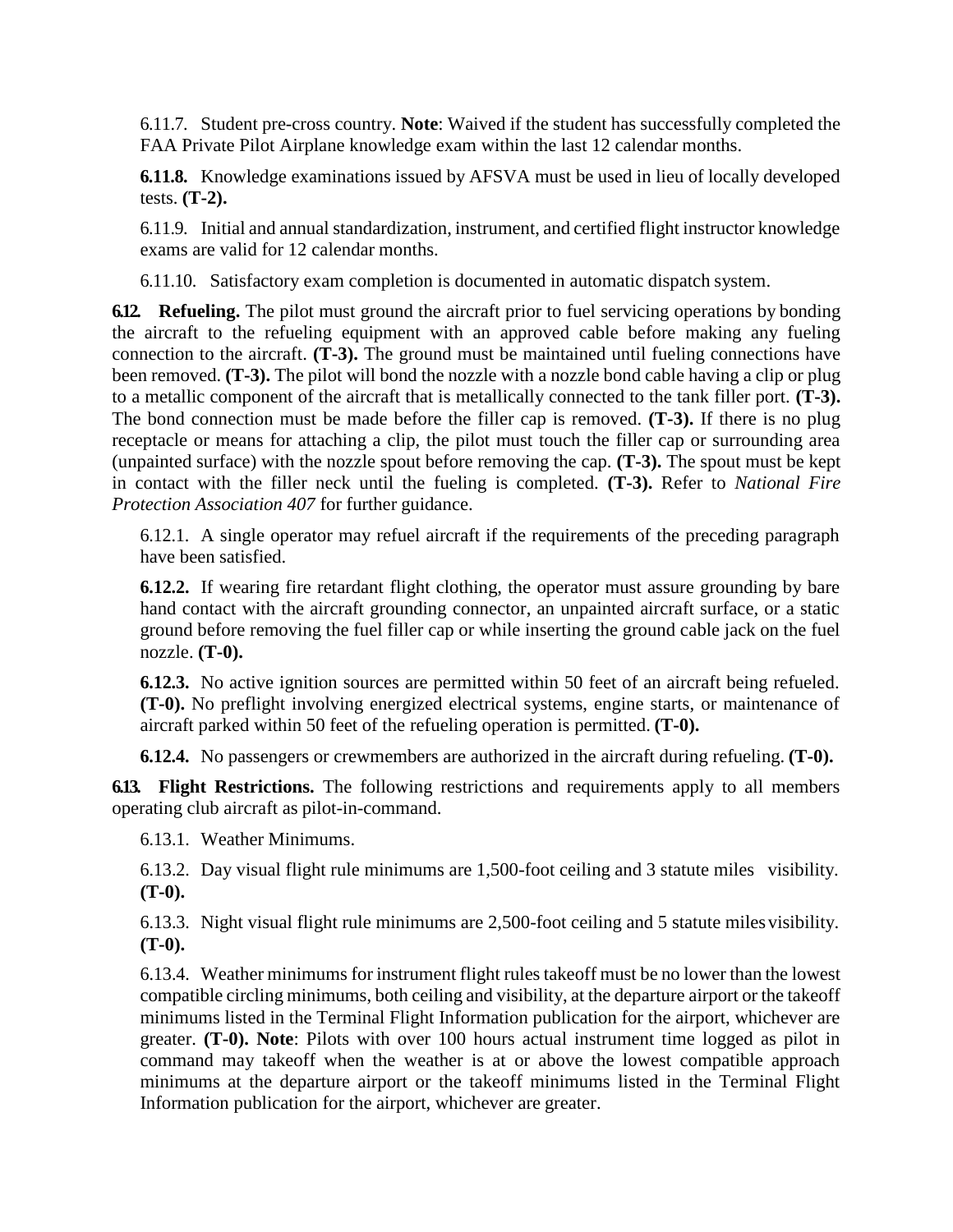**6.13.5.** Pilots must comply with maximum crosswind components for each pilot rating and make and model aircraft posted in the aircraft checklist. **(T-0).**

**6.13.6.** Flight will not be initiated if surface winds are forecast to be greater than 30 knots, and flights will be terminated as soon as practicable if surface winds exceed 30 knots. **(T-0).**

**6.13.7.** Flight under special visual flight rules, as defined in 14 CFR Part 91, is limited to pilots with a current instrument rating, in an aircraft certified for instrument flight, and only at an altitude that assures terrain and obstacle clearance established in Paragraph 4.1.6 of this manual. **(T-0).**

**6.13.8.** Simulated emergency training is limited to visual meteorological conditions. **(T-0).**

**6.13.9.** Aero clubs must establish minimum runway condition reading criteria for aircraft, to include maintenance ground run operations. **(T-0).**

**6.14. Night Flight.** The following must not be performed at night.

**6.14.1.** Aerobatics. **(T-0).**

**6.14.2.** Unusual attitudes, stalls, approach to stalls, or flight at minimum controllable airspeed, except as required by a 14 CFR Part 141 approved syllabus of instruction, with an instructor onboard that is qualified to act as pilot-in-command under instrument conditions in the aircraft used for the flight. **(T-0).**

**6.14.3.** Except for takeoff or landing, visual flight rules fly below 2,000 feet above ground level. **(T-0).**

**6.14.4.** Operations at airports without runway lighting. **(T-3).**

**6.14.5.** Visual or non-precision approaches to runways outside the local training area without visual glide path guidance. **(T-1).**

6.14.6. Simulated emergency training, to include forced landings, except to lighted runways. **(T-1).**

**6.14.7.** Night power-off approaches will only be accomplished with an aero club instructor onboard. **(T-1).** Instructor must be qualified to act as pilot-in-command under instrument conditions in the aircraft used for flight. **(T-0).**

**6.14.8.** Night power-off approaches will be conducted as 90 degree or 180-degree power off approach only. Guidance found in the *FAA Airplane Flying Handbook FAA-H-8083-3B*, Third Edition must be followed. **(T-0).**

**6.14.9.** Flight outside the local area unless the flight is operated under instrument flight rules, or the flight is required to be conducted under visual flight rules by an approved syllabus of instruction, and the instructor onboard is qualified to act as pilot-in-command under instrument conditions in the aircraft used for the flight. **(T-0).**

**6.14.10.** Local visual flight rules night flight, unless the pilot has logged at least 50 hours as pilot-in-command and maintains visual contact with an airport approved for night operations, or is a current and qualified instrument rated pilot. **(T-0).**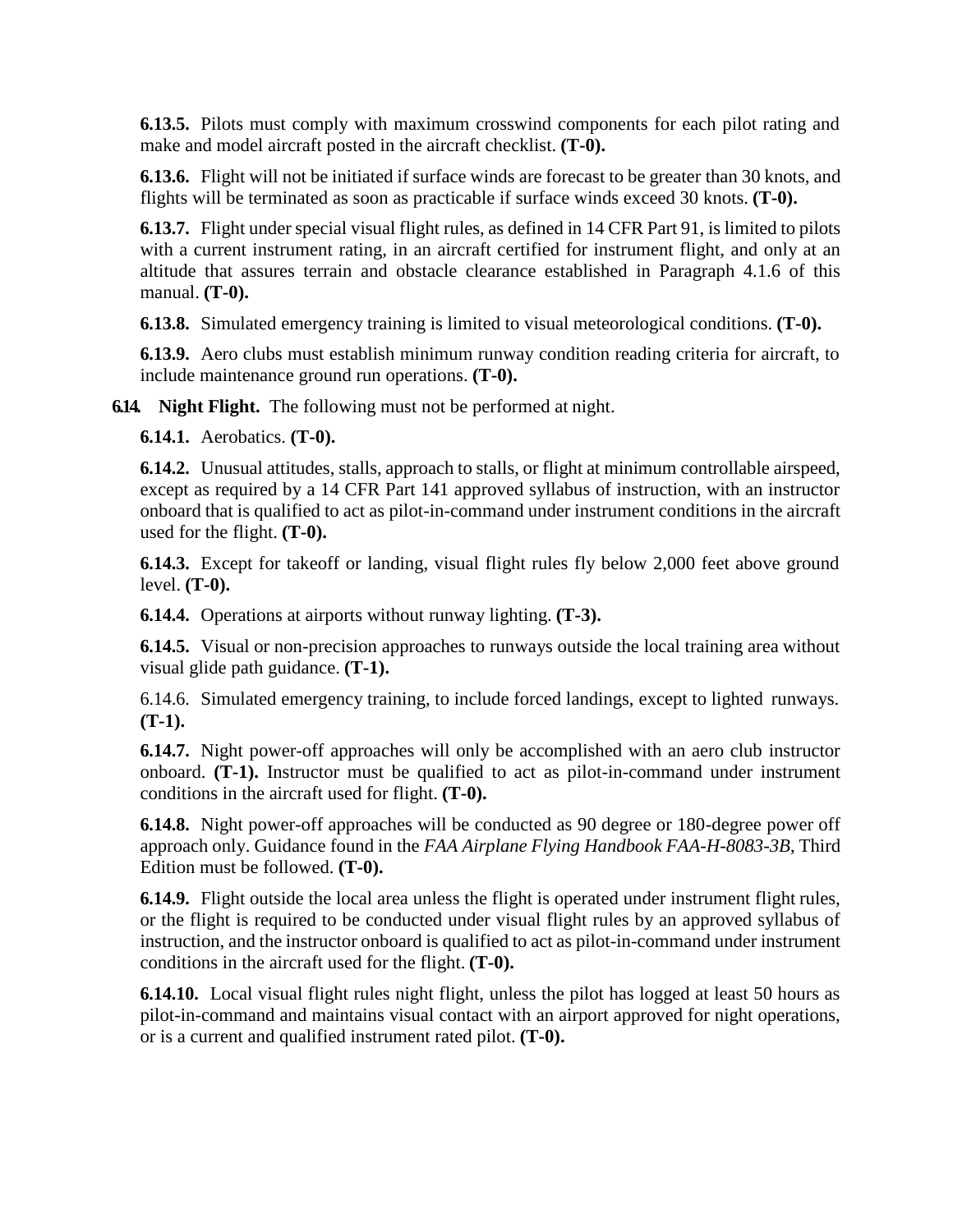**6.14.11.** Simulated night instrument practice in the local area unless a second pilot, with night currency in the aircraft being flown, is onboard as a safety observer and has access to the flight controls. **(T-0.)**

**6.15. Aircraft Passengers.** The pilot-in-command must not allow any passengers to be carried onboard the aircraft unless they have completed an AF Form 1585, *Aero Club Operations*. **(T-3).**  See **[Attachment](#page-21-0)** 9**.** Executed forms must not be carried onboard the aircraft, and the form must be re-executed at least every 12 months. **(T-3).**

**6.15.1.** A parent or legal guardian shall execute the AF Form 1585 (see **[Attachment](#page-21-0)** 9**)** on behalf of any person under 18 years of age. If the individual is an emancipated minor, the sponsoring member must execute the document. **(T-0).** Additionally, when the sponsoring member is the individual under 21 years of age, the member can sign AF Form 1585 on their own behalf. **(T-0).** See **[Attachment](#page-21-0)** 9**.**

**6.15.2.** Passengers are not authorized on training flights except when approved by the manager or chief flight instructor and an instructor is occupying one of the pilot positions. **(T-3).**

**6.15.3.** Passengers are not authorized on check flights. **(T-3).**

**6.15.4.** Simulated emergency procedures are not permitted on any passenger flight except when an instructor occupies a pilot's position, the passengers are applicants enrolled in the same training course, and the chief flight instructor determines the training will benefit all applicants onboard the aircraft. **(T-3).**

**6.15.5.** Each passenger must occupy a seat with an individual seat belt. **(T-0).** However, children under four years old or less than 40 pounds shall occupy a Department of Transportation approved infant or child seat restrained by an individual seat belt. **(T-0).**

**6.16. Duty Day Restrictions.** Maximum aero club duty day is 12 hours for a single pilot or 16 hours for two qualified pilots in an aircraft with dual flight controls. Flight duty day begins when the pilot(s) reports to the aero club for the first flight, or to the duty location (place of employment) for the first duty (work) of the day, whichever occurs first. Minimum crew rest between duty days is 10 hours after 8 hours or less of duty time, 12 hours for more than 8 hours duty time.

**6.17. Flight Plans.** Pilots must file a flight plan for all flights outside the local area. **(T-0).** Before filing to a military field, contact the destination base operations and aero club (if applicable) to ensure they can accept the aircraft, and obtain a "prior permission required" number, if required. Enter the statement "USAF aero club aircraft, please advise base operations" in the remarks section of the flight plan. When departing a military base from other than home station, the pilot must file a flight plan with the local base operations. **(T-0).**

**6.18. Approved Airports/Runways/Taxi Procedures.** Pilots must not perform straight-in visual flight instruments approaches to non-towered airports. **(T-0).** This does not apply to practice instrument approaches being flown under radar control when the safety pilot is able to simultaneously monitor approach control and the common traffic advisory frequency and make appropriate position calls on the common traffic advisory frequency.

**6.18.1.** Pilots must self-announce pattern position on downwind, base, and final leg using the phraseology recommended in the *Aeronautical Information Manual.* **(T-0).**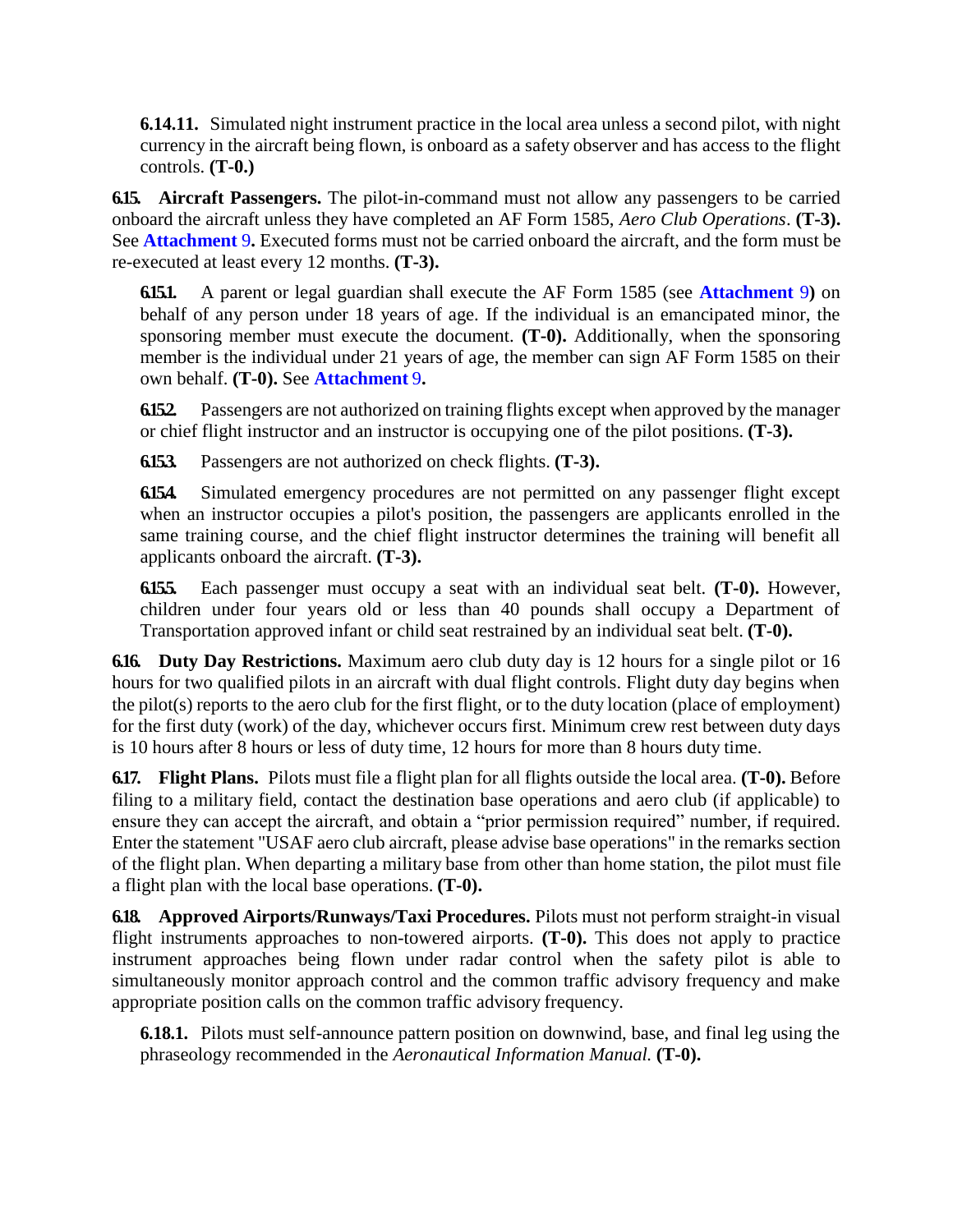**6.18.2.** Pilots must only land at active airports listed in FAA (or host nation equivalent at oversea locations) or Department of Defense (DoD) flight information publications, or those designated by the Installation Commander. **(T-0).** If an emergency or precautionary landing is made at an unauthorized location, the pilot must not takeoff without the club manager's approval. **(T-3).**

**6.18.3.** Pilots must not takeoff or land on runways less than 2,000 feet long, or the sum of the aircraft takeoff and landing ground roll, whichever is greater. **(T-3).**

**6.18.4.** Pilots shall not takeoff or land on runways less than 50 feet wide. **(T-3).**

6.18.5. When approaching a non-towered airfield with unknown runway surface or approach conditions, pilots must make a low approach to the landing runway to determine surface conditions before making an approach to landing. **(T-3).** This may not be applicable not applicable to actual instrument approaches.

**6.18.6.** Pilots must not accomplish takeoff or landing rolls across raised arresting cables and must use minimum speed if the aircraft must taxi over arresting cables. **(T-0).**

**6.18.7.** Pilots must not taxi within 10 feet of an obstacle unless wing walkers or designated taxi lines, suitable for the make and model aircraft being operated, are used. **(T-0).**

**6.18.8.** Unless a higher taxi speed is required to prevent delay of traffic flow, pilots must not exceed a slow walk while taxiing in congested areas, or a brisk walk in all other areas. **(T-0).**

6.18.9. Pilots must not perform touch and go landings in complex aircraft. **(T-3)** Touch and go landings in complex aircraft are permitted when a pilot is accompanied by an Instructor, qualified in the make and model being flown, and approved by the manager.

### **6.19. Minimum Altitudes (for multiengine aircraft see also paragraph 6.20.).**

**6.19.1.** Pilots must not fly below 1000 feet above ground level (2000 feet in designated mountainous terrain) unless required by specific regulation, airspace restriction, for takeoff or landing, or when accomplishing requirements directed by an approved syllabus ofinstruction. **(T-0).**

6.19.2. Pilots shall not descend below 500 feet above ground level during simulated forced landings, except to approve runways.

**6.19.3.** Pilots must ensure proper engine operation at least every 500 feet when performing simulated engine failures in single engine aircraft. **(T-0).**

**6.19.4.** Pilots must not conduct aerobatic maneuvers below 2,500 feet above ground level. **(T-0).**

**6.19.5.** During the day, pilots must not descend below 1,500 feet above ground level when performing stalls, turns over 45 degrees of bank, slow flight, or unusual attitudes in single engine aircraft. **(T-0).**

**6.19.6.** At night, pilots must not descend below 2,000 feet above ground level when performing stalls, turns over 45 degrees of bank, slow flight, or unusual attitudes in single engine aircraft. **(T-0).**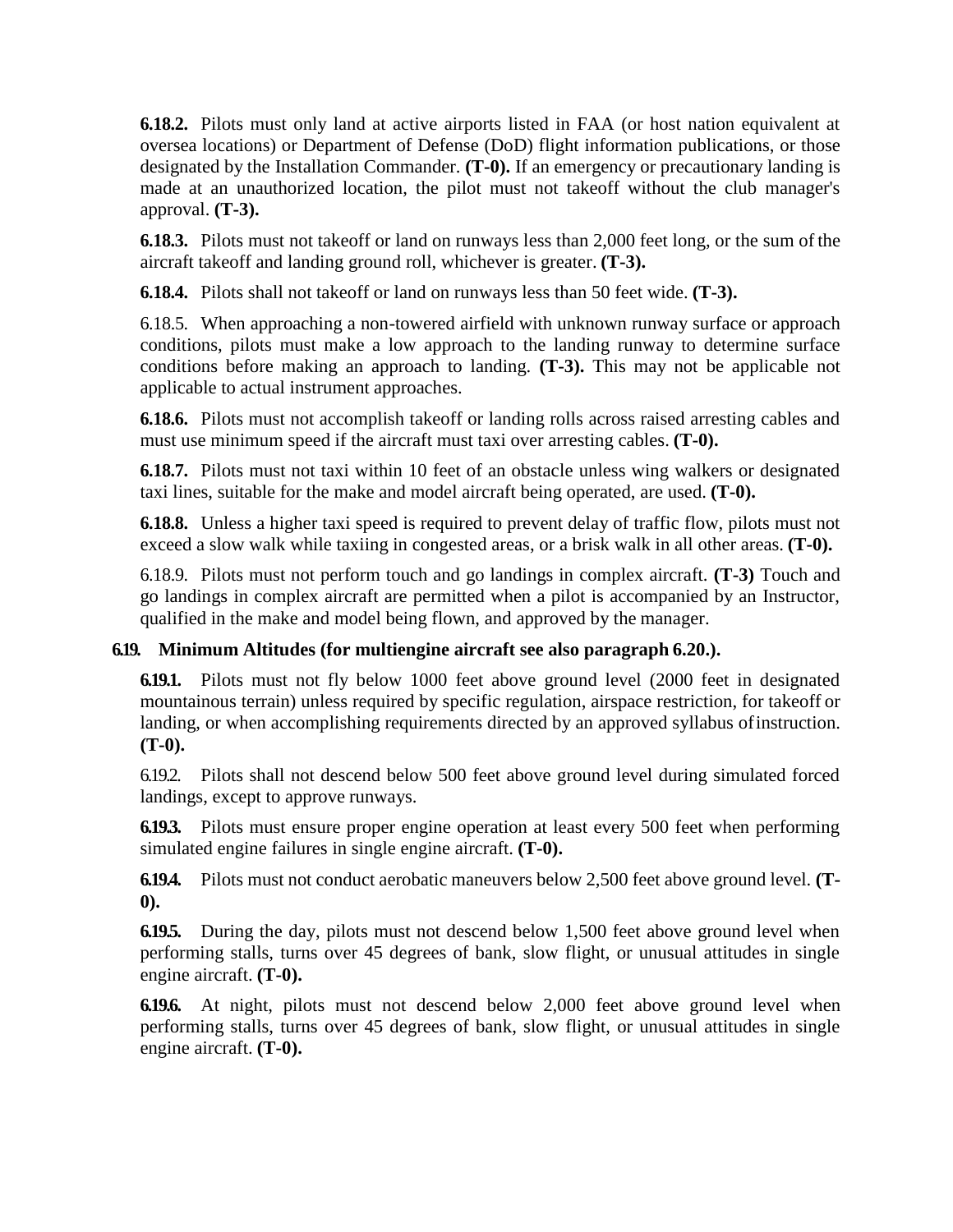### **6.20. Minimum Altitude Multi-Engine Aircraft.**

**6.20.1.** Pilots shall not descend below 3,000 feet above ground level when performing stalls, turns over 45 degrees of bank, slow flight, or unusual attitudes. **(T-0).**

**6.20.2.** Engine failures must not be simulated on the runway at an airspeed greater than onehalf minimum control airspeed, and only if the aircraft is still on the runway with sufficient runway remaining for a normal stop. **(T-0).**

**6.20.3.** Flight instructors may accomplish a simulated engine failure during climb-out in multi-engine aircraft by retarding a throttle, but not below 500 feet above ground level, nor below recommended Vsse or Vyse, whichever is greater. **(T-0).**

**6.20.4.** Feathering of one propeller during a simulated engine failure must only be demonstrated above 3,000 feet above ground level and in a position where a safe landing can be accomplished on an approved runway, should difficulty be encountered in unfeathering the propeller. **(T-0).**

**6.20.5.** While airborne, a simulated engine failure below 3,000 feet above ground level must only be performed by initially retarding the throttle of the selected engine to the minimum power setting authorized, then setting zero thrust. **(T-0).**

**6.20.6.** Simulated single engine go-arounds shall not be initiated or continued below 500 feet above ground level. **(T-0).**

**6.20.7.** Minimal control speed demonstrations will not be performed below 3,000 feet above ground level. **(T-0).** Recovery will be made at the first indication of loss of directional control, stall warning, or buffet, whichever occurs first. **(T-0).**

**6.20.8.** Smoking is prohibited in or within 50 feet of club aircraft. **(T-1).**

**6.21. Formation Flight.** Pilots must not conduct formation flights without the installation commander's approval and have satisfactorily completed a formation checkout. **(T-3).** The installation commander may delegate this authority to the manager, and a copy of this delegation authority must be maintained in the standard operating procedures. **(T-3).**

### **6.22. Student Pilots.**

**6.22.1.** Solo student pilots must not fly when the actual or forecast crosswind component for takeoff or landing exceeds 10 knots. **(T-0).**

**6.22.2.** Solo student pilots must not fly when the actual or forecast surface winds exceed 20 knots. **(T-0).**

**6.22.3.** Solo student pilots shall not perform touch-and-go landings. **(T-0).**

**6.22.4.** Student pilots will not fly more than 10 hours solo or exceed 30 days without a dual proficiency flight. **(T-0).**This flight will include all items listed in 14 CFR Part 61.87 (d) and (e). **(T-0).**

**6.22.5.** Student pilots shall not fly solo at night. **(T-0).**

**6.22.6.** Solo student pilots will not conduct simulated emergency procedures, to include simulated forced landings. **(T-0).**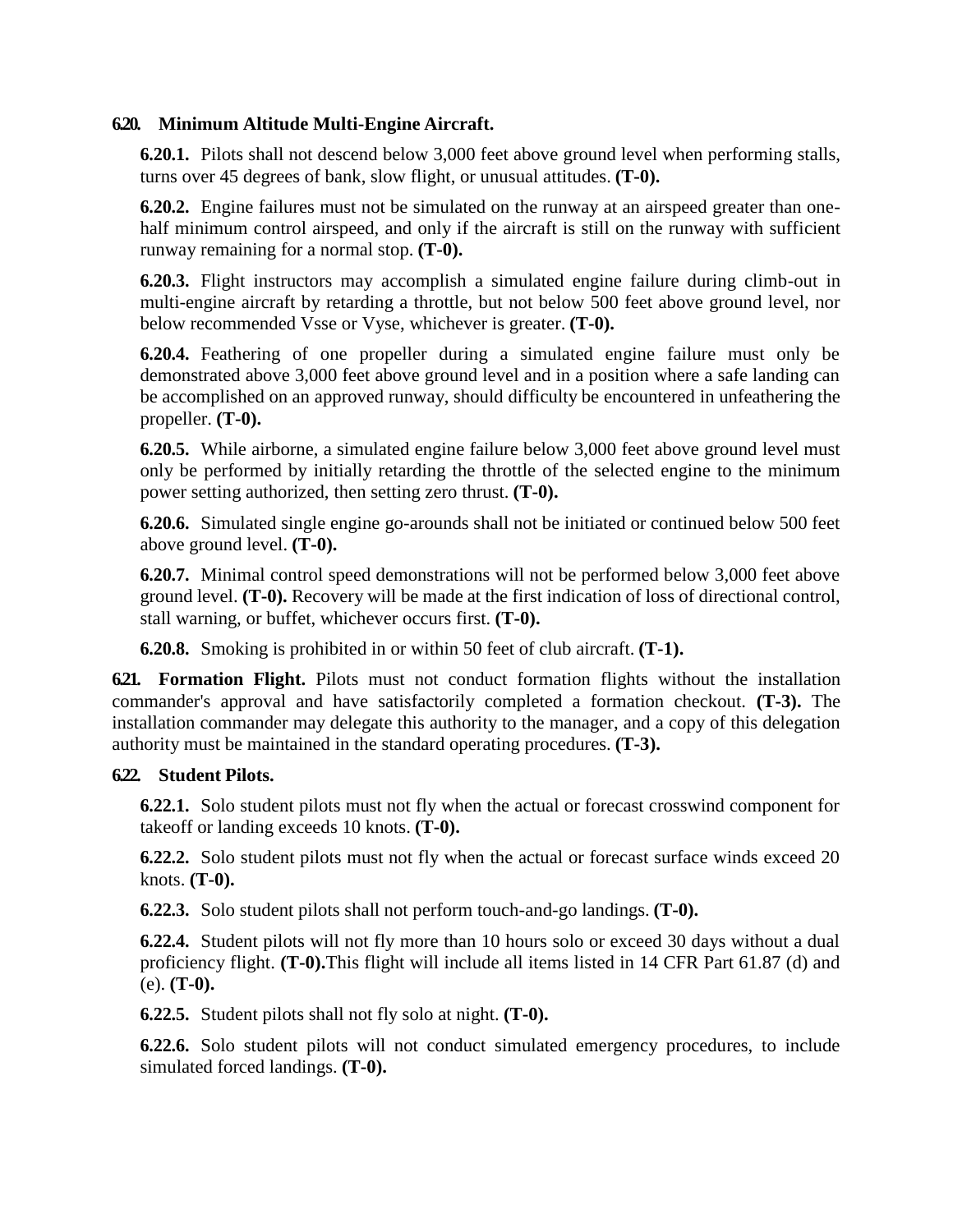**6.22.7.** The chief flight instructor must develop standard training cross-country routes for student pilots. **(T-0).** Only the chief flight instructor may authorize the use of other routes. **(T-0).**

**6.22.8.** All dual portions of supervised solo flights shall include three student landings and one go-around at the airfield where the student will solo. **(T-0).** Flight instructors must ensure adequate student proficiency and be present at the airport during the solo portion of the flight. **(T-0).** Prior to a student pilot's first unsupervised solo flight, the student pilot must have completed a satisfactory flight check with the chief or assistant chief flight instructor. **(T-0).**

6.22.9. On the first two solo cross-country flights, students must fly to airfields where they have previously demonstrated satisfactory traffic patterns to a flight instructor. **(T-0).** Students may then fly the remainder of the solo cross-country requirements to other airports approved by the chief flight instructor.

**6.22.10.** Unless restricted by local area procedures, solo student pilots will use the student pilot radio identification procedure as specified in the *Aeronautical Information Manual*. **(T-1).**

**6.23. Aerobatic Flight.** Pilots shall not conduct aerobatic flight unless they have satisfactorily completed an aerobatic checkout. **(T-3).**

### **6.24. Fuel Reserves.**

**6.24.1.** Pilots will not begin a flight unless there is sufficient fuel to complete the flight to the point of intended landing, fly from that airport to an alternate (if an alternate is required), and then fly after that for at least 1 hour at normal cruise consumption. **(T-0).**

**6.24.2.** If a flight extends to a point where less than 1 hour of fuel remains, the pilot-incommand will land at the nearest suitable airport to obtain additional fuel. **(T-0).**

**6.24.3.** For flight planning purposes, the pilot-in-command will calculate fuel consumption using the aircraft or engine manufacturer's data, whichever is greater. **(T-0).**

### **6.25. Other Restrictions.**

**6.25.1.** Pilots will not use club aircraft for towing gliders or sail planes. **(T-2).**

**6.25.2.** Pilots will not use club aircraft for parachuting or skydiving. **(T-2).**

**6.25.3.** Club members will not use club aircraft for commercial purposes. **(T-1).**

**6.25.4.** For all flights, pilots will compute takeoff and landing performance for each airport of intended use based on actual or forecast conditions. **(T-0).** In addition, pilots will check actual aircraft takeoff performance against computed data, and abort the takeoff if aircraft performance is inadequate. **(T-0).**

**6.25.5.** Pilots will calculate weight and balance data for each flight. **(T-0).**

**6.25.6.** Pilots will not takeoff with snow or frost on the aircraft. **(T-0).**

**6.25.7.** Pilots will not hand prop aero club aircraft certified to operate with an electrically driven starter. **(T-1).**

**6.25.8.** Pilots will not taxi an aero club aircraft until all persons onboard have properly fastened their seat belts. **(T-0).**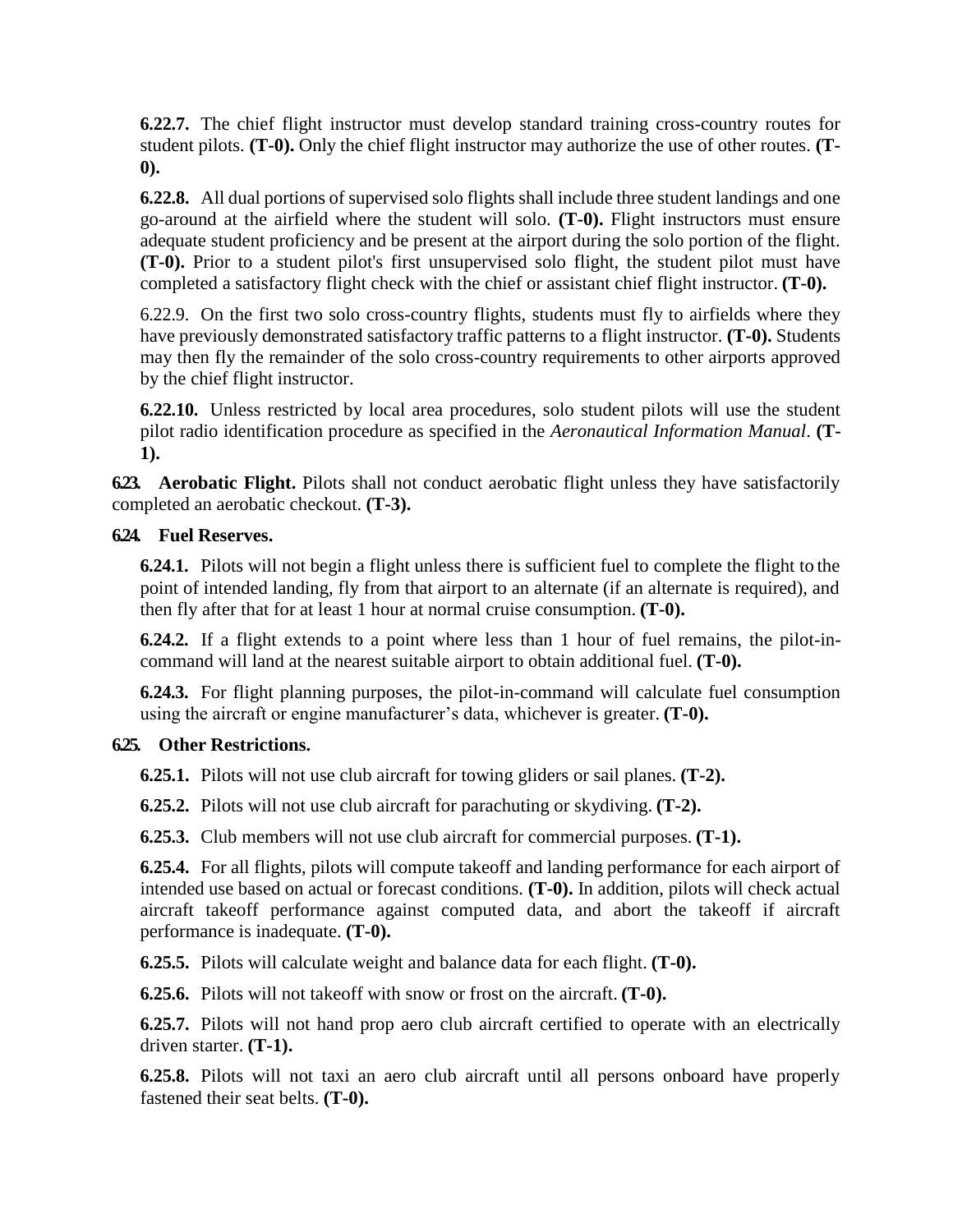**6.25.9.** Pilots will comply with established bird condition procedures. **(T-0).**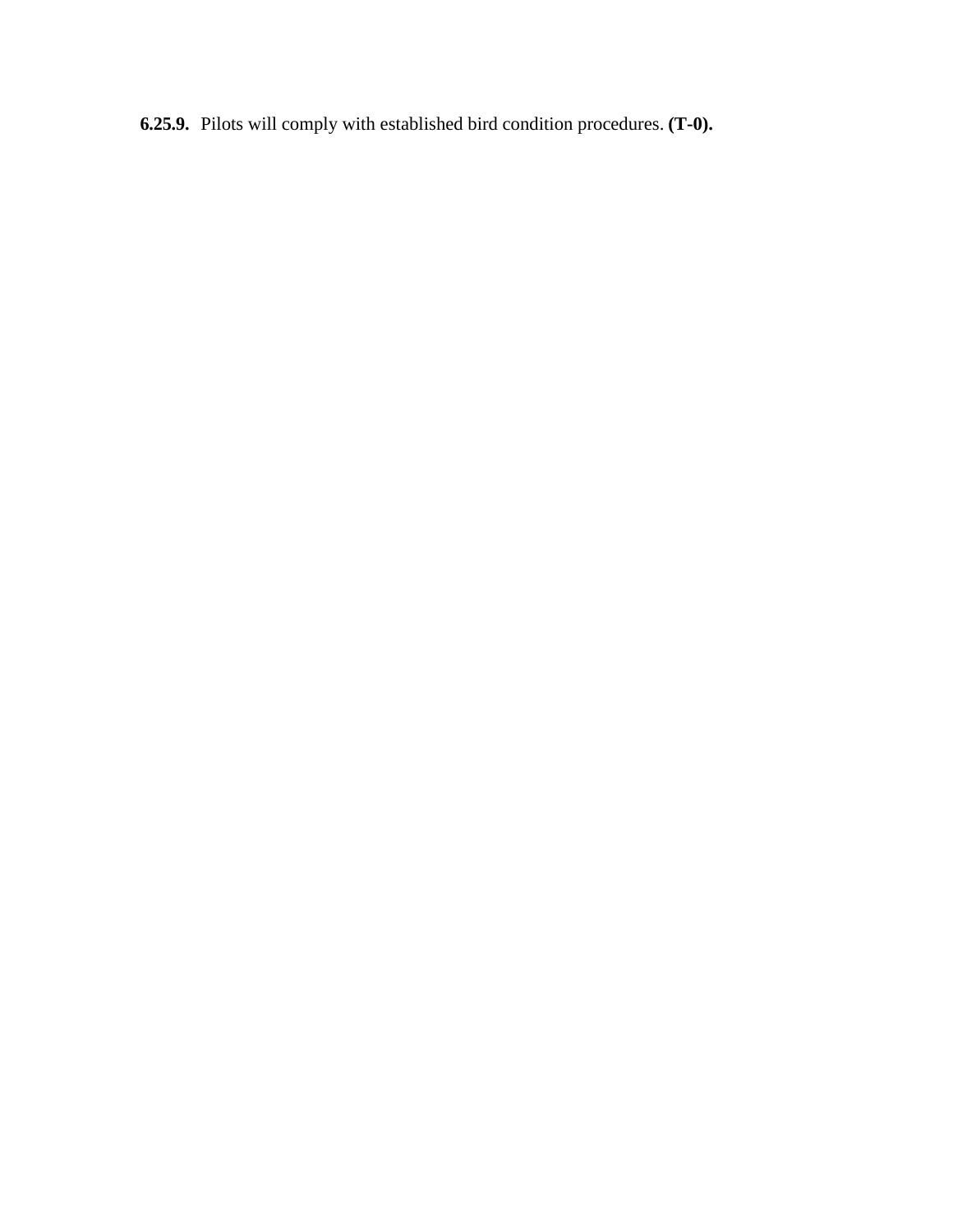# **PILOT CHECKOUT REQUIREMENTS**

**A4.1. Below are the minimum certificate and time requirements:** a pilot must obtain prior to exercising pilot-in-command privileges in that category and class of aircraft. **(T-1).** Checkouts will not be completed until the pilot has met these requirements. For example, a pilot desires to fly a 230 horsepower complex single engine aircraft and has logged only 10 hours of complex time, of which 3 hours was in make and model. In this case, the pilot would need to complete the entire approved training program.

### **A4.2. Single Engine Fixed Gear Aircraft**

A4.2.1. 200 horsepower or less:

A4.2.1.1. Airman's certificate (single engine land): student, private, commercial, or airline transport pilot.

A4.2.1.2. Pilot time: 0 hours.

A4.2.1.3. Pilot-in-command time in aircraft with less than 200 horsepower: 0 hours.

A4.2.1.4. Pilot-in-command time in make and model: 0 hours.

A4.2.2. 201 – 236 Horsepower: T-41C aircraft are considered in the "200 Horsepower or Less" category. (FAA requirements for endorsement still apply)

A4.2.2.1. Airman's certificate (single engine land): Student, Private, Commercial, orATP.

A4.2.2.2. Pilot Time: 75 hours, or 50 hours in make and model.

A4.2.2.3. Pilot-in-command time in aircraft with 201 - 236 horsepower: 5 hours; or 5 hours pilot-in-command make and model; or completion of an approved training program of not less than 5 hours.

A4.2.3. 237 Horsepower or greater:

A4.2.3.1. Airman's certificate (single engine land): Private, Commercial, or ATP.

A4.2.3.2. Pilot Time: 100 hours.

A4.2.3.3. Pilot-in-command time in piston aircraft with 237 horsepower or greater: 10 hours; or 5 hours pilot-in-command in make and model; or completion of an approved training program of not less than 10 hours. Pilots may proficiency advance with the approval of the chief flight instructor; however, in no circumstances will the flight phase be less than 5 hours. **(T-1).**

### **A4.3. Single Engine Retractable Gear Aircraft**

A4.3.1. 200 Horsepower or Less:

A4.3.1.1. Airman's certificate (single engine land): private, commercial, or airline transport pilot.

A4.3.1.2. Pilot time: 125 hours.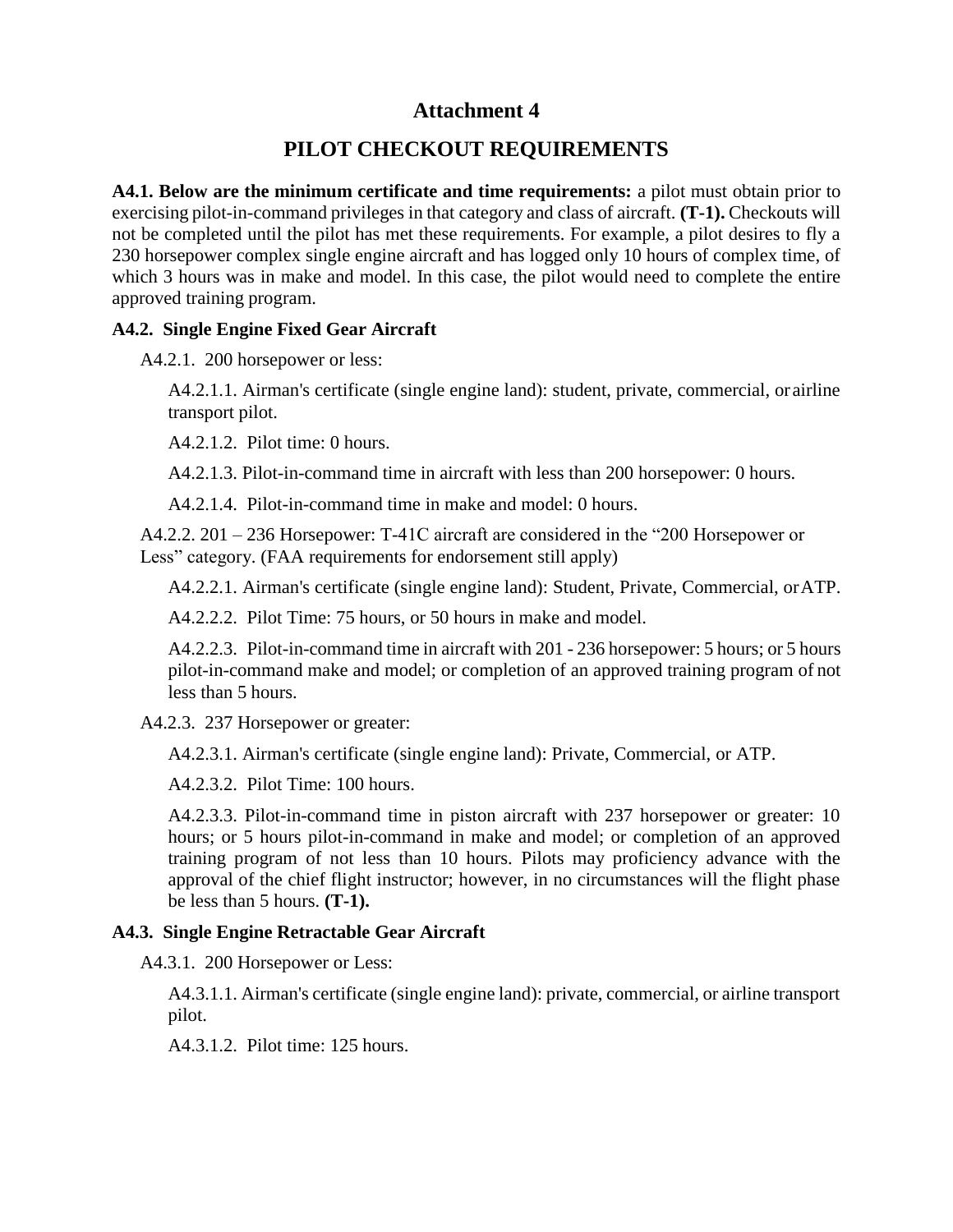A4.3.1.3. Pilot-in command time in piston complex aircraft: 10 hours; or 5 hours pilot-incommand make and model; or completion of an approved training program of not less than 5 hours.

A4.3.2. Greater than 200 horsepower:

A4.3.2.1. Airman's certificate (single engine land): private, commercial, or airline transport pilot.

A4.3.2.2. Pilot Time: 125 hours.

A4.3.2.3. Pilot-in-command time in position complex aircraft: 25 hours; or 5 hours in make and model; or completion of an approved training program of not less than 10 hours. Pilots may proficiency advance with the approval of the chief flight instructor; however, in no circumstances will the flight phase be less than 5 hours. **(T-1).**

#### **A4.4. Multi-Engine Aircraft.**

A4.4.1. All horsepower ratings:

A4.4.1.1. Airman's certificate (multiengine land: private, commercial, or airline transport pilot.

A4.4.1.2. Pilot time: 250 hours, of which 50 must be in complex aircraft. **(T-1).**

A4.4.1.3. Pilot-in-command time in piston multi-engine aircraft: 25 hours; or 5 hours pilotin-command in make and model; or completion of an approved training program of not less than 10 hours. Pilots may proficiency advance with the approval of the chief flight instructor; however, in no circumstances will the flight phase be less than 5 hours. **(T-1).**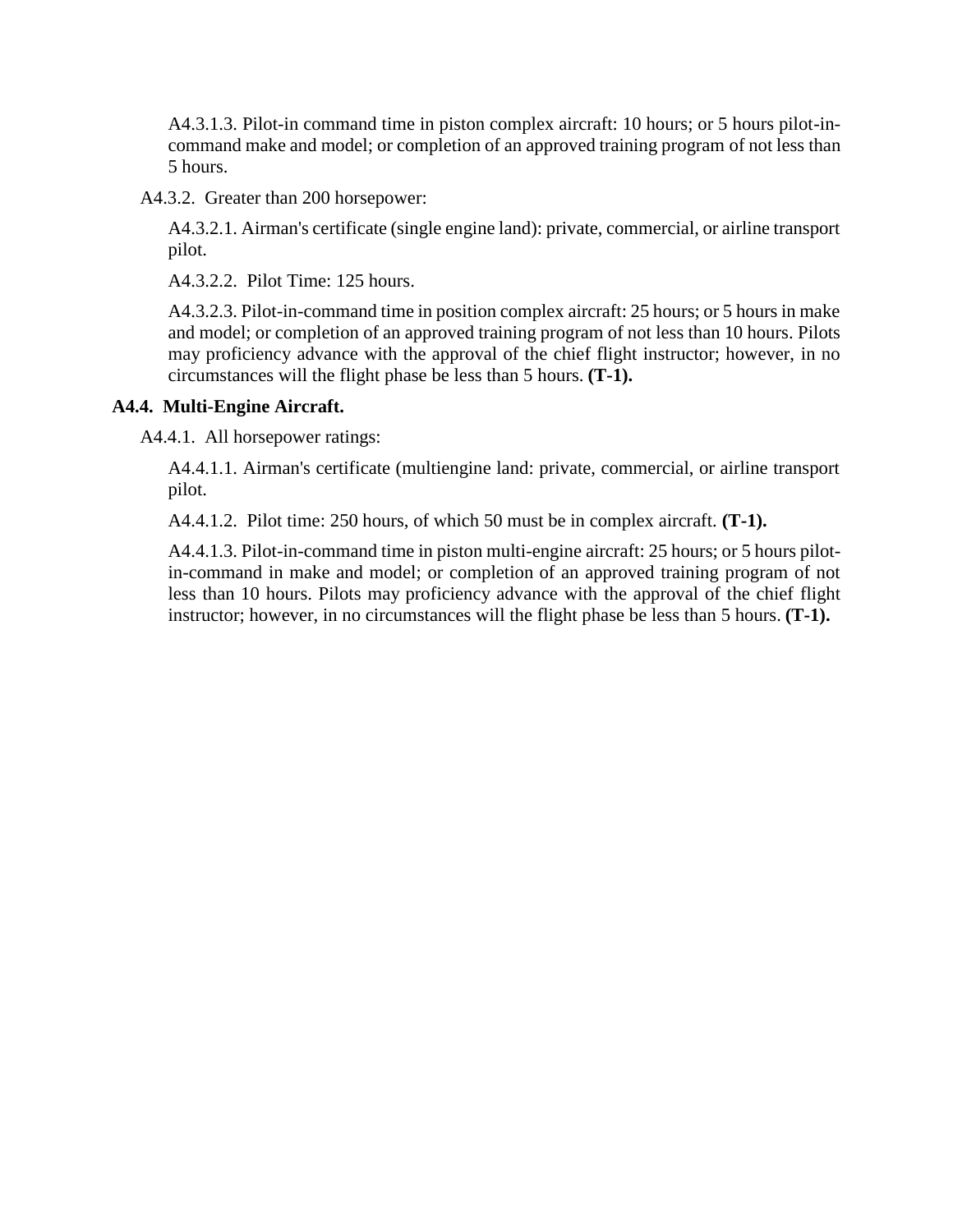# **MISHAP REPORTING PROCEDURES**

### <span id="page-17-0"></span>**A5.1. In case of any aircraft accident or incident:**

A5.1.1. Take whatever immediate action is necessary to provide emergency attention to protect life and prevent further injury to persons or damage to property.

A5.1.2. The police or security forces should be notified if the loss involves any type of theft of property or any other criminal conduct. The NTSB should be notified when applicable under 49 CFR Part 830. Required forms should be completed and filed with the appropriate military and civilian authorities.

A5.1.3. Do not delay reporting while awaiting more complete details. New details may be sent in an additional information at a later date. Gather as much information as possible and contact AFSVA and the major command point of contact with the following data:

A5.1.3.1. Date of occurrence.

A5.1.3.2. Time of occurrence.

A5.1.3.3. Aircraft registration number.

A5.1.3.4. Aircraft make and model.

A5.1.3.5. Group I, II, or III aircraft.

A5.1.3.6. Aircraft year.

A5.1.3.7. Location of mishap.

A5.1.3.8. Current location of the aircraft.

A5.1.3.9. Pilot's name (civilian and active duty).

A5.1.3.10. Passengers name (civilian and active duty).

A5.1.3.11. Injuries sustained.

A5.1.3.12. Base of origin.

A5.1.4. In the event an accident occurs, immediately copy all aircraft and pilot logbook data. The NTSB could impound these records and they will be required for us to assist you in any investigation.

**A5.2. Aircraft Accident and Incident Reporting.** Accidents are when there physical damage to an aircraft and/or injury as a result aircraft mishap. An incident is when flight operations result the compromise of flight safety such as two planes nearly colliding with each other.

A5.2.1. In the event of an aircraft accident, or any bodily injury, make the following notifications immediately, regardless of the time of day or night:

A5.2.1.1. AFSVA

A5.2.1.2. If after duty hours and AFSVA cannot be reached, report the information to the AF Casualty Reporting Command Post. They will connect to someone from AFSVA. **(T-1).**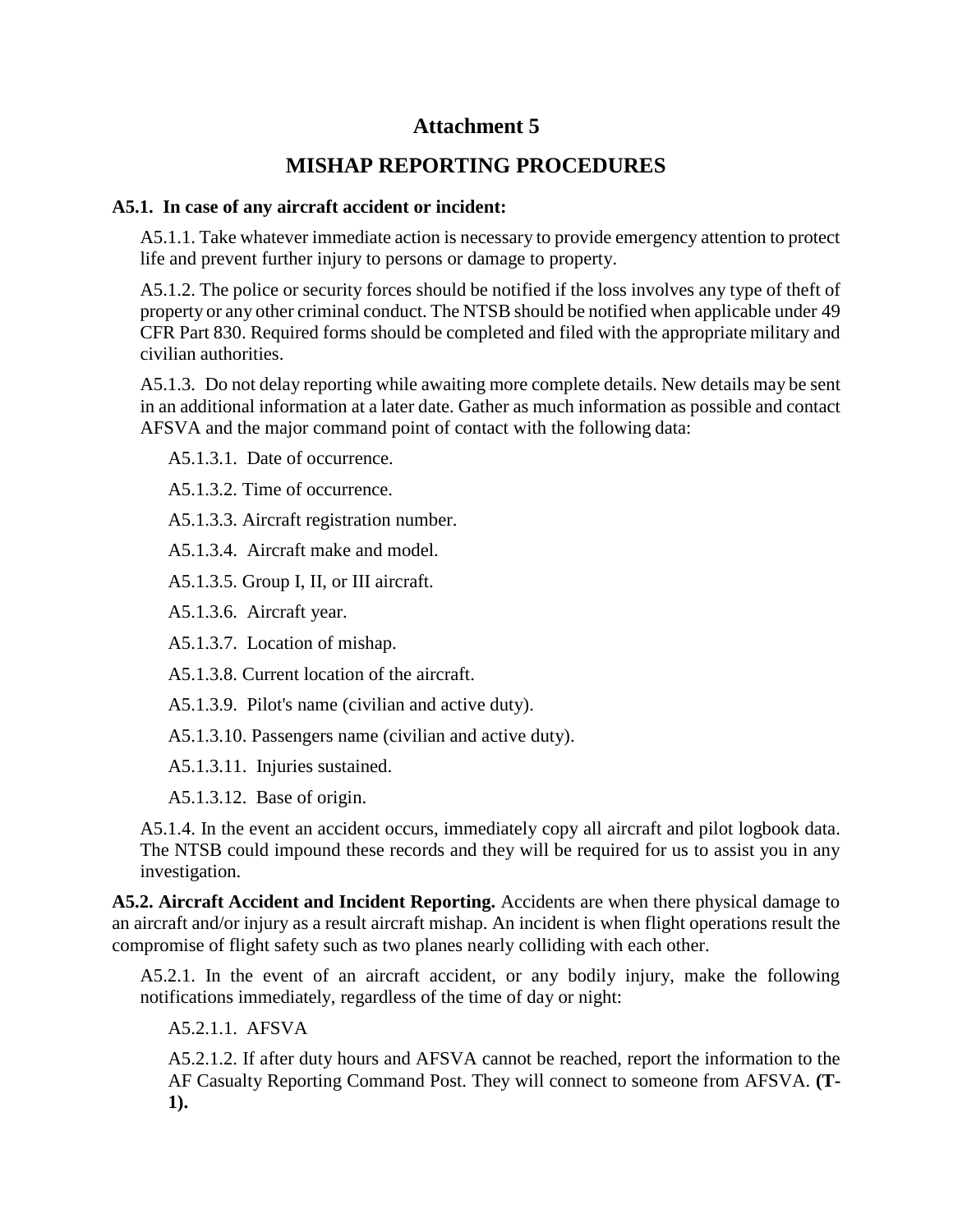A5.2.2. In the event of an aircraft incident or property loss, make the telephone notification as described above immediately if during duty hours, or the next duty day if during non-duty hours.

A5.2.3. In the event of an aircraft accident, or any bodily injury, immediate Force Support serious incident notification, regardless of the time of day or night, should be made at: **<https://cs2.eis.af.mil/sites/10042/Pages/SIR.aspx>**.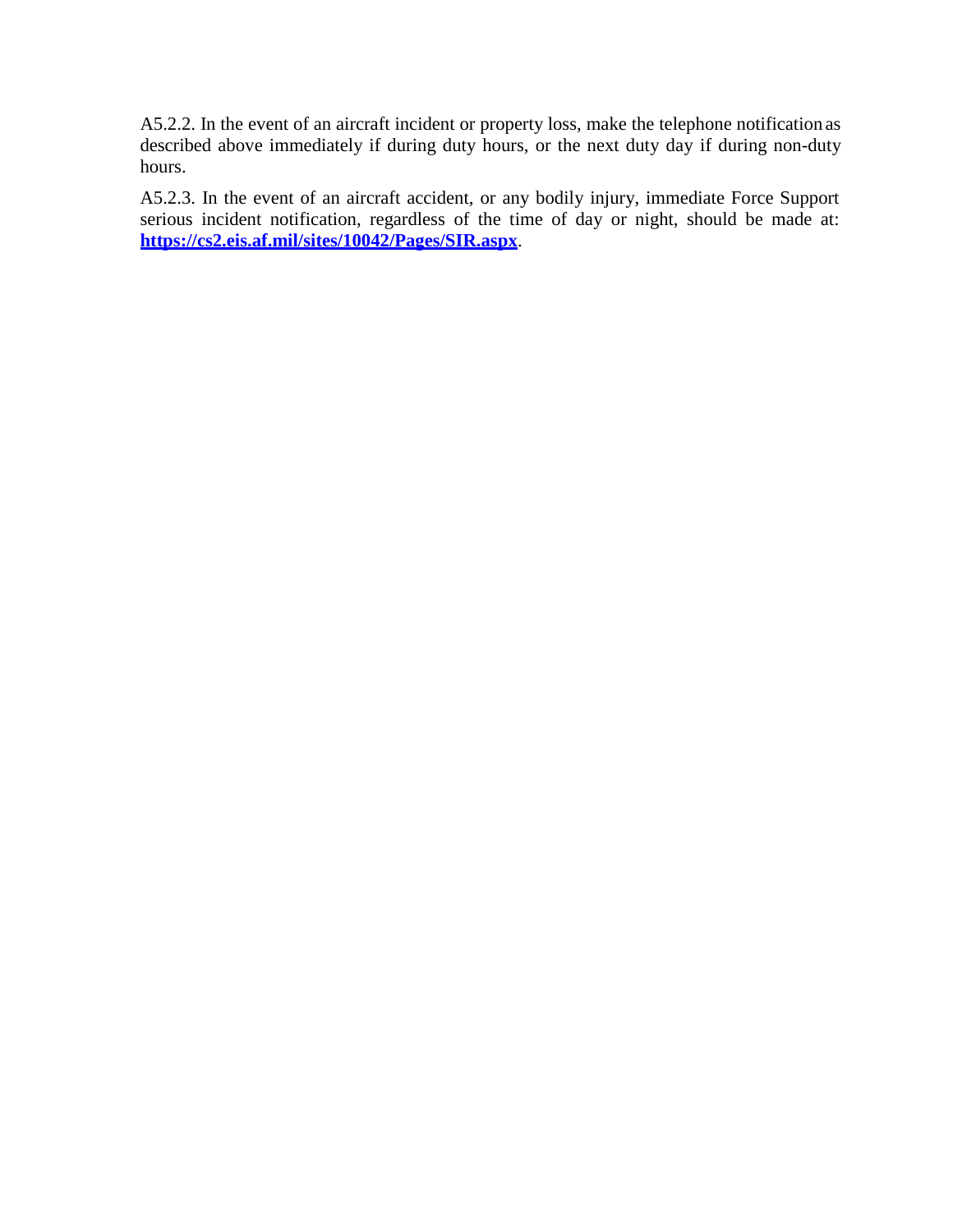# **MEMBERSHIP RECORDS**

**A7.1. Managers shall:** Maintain membership records on all actively flying members using the following format. **(T-2).**

### **A7.2. Section 1 (In the following order, top to bottom).**

A7.2.1. Current AF Form 1585. See **[Attachment](#page-21-0)** 9**.**

A7.2.2. Copy of current pilot and medical certificates for members exercising pilot-incommand privileges.

A7.2.3. Copy of proof of membership eligibility.

A7.2.4. Individual TSA documentation (as required).

### **A7.3. Section 2.**

A7.3.1. *Member Training Record Review* found at: **[https://www.usafservices.com/LinkClick.aspx?fileticket=jXtUsemocbU%3d&tabid=501](https://www.usafservices.com/LinkClick.aspx?fileticket=jXtUsemocbU%3d&tabid=501&mid=1813&forcedownload=true) [&mid=1813&forcedownload=true](https://www.usafservices.com/LinkClick.aspx?fileticket=jXtUsemocbU%3d&tabid=501&mid=1813&forcedownload=true)**

### **A7.4. Section 3 (In reverse chronological order).**

A7.4.1. All AF Forms 1584, *USAF Aero Club Standardization Record*.

### **A7.5. Section 4 (In reverse chronological order).**

A7.5.1. AF Form 1584C (Answer sheets for the latest Standardization, Instrument, and Instructor Exams, if applicable).

### **A7.6. Section 5.**

A7.6.1. Local use items.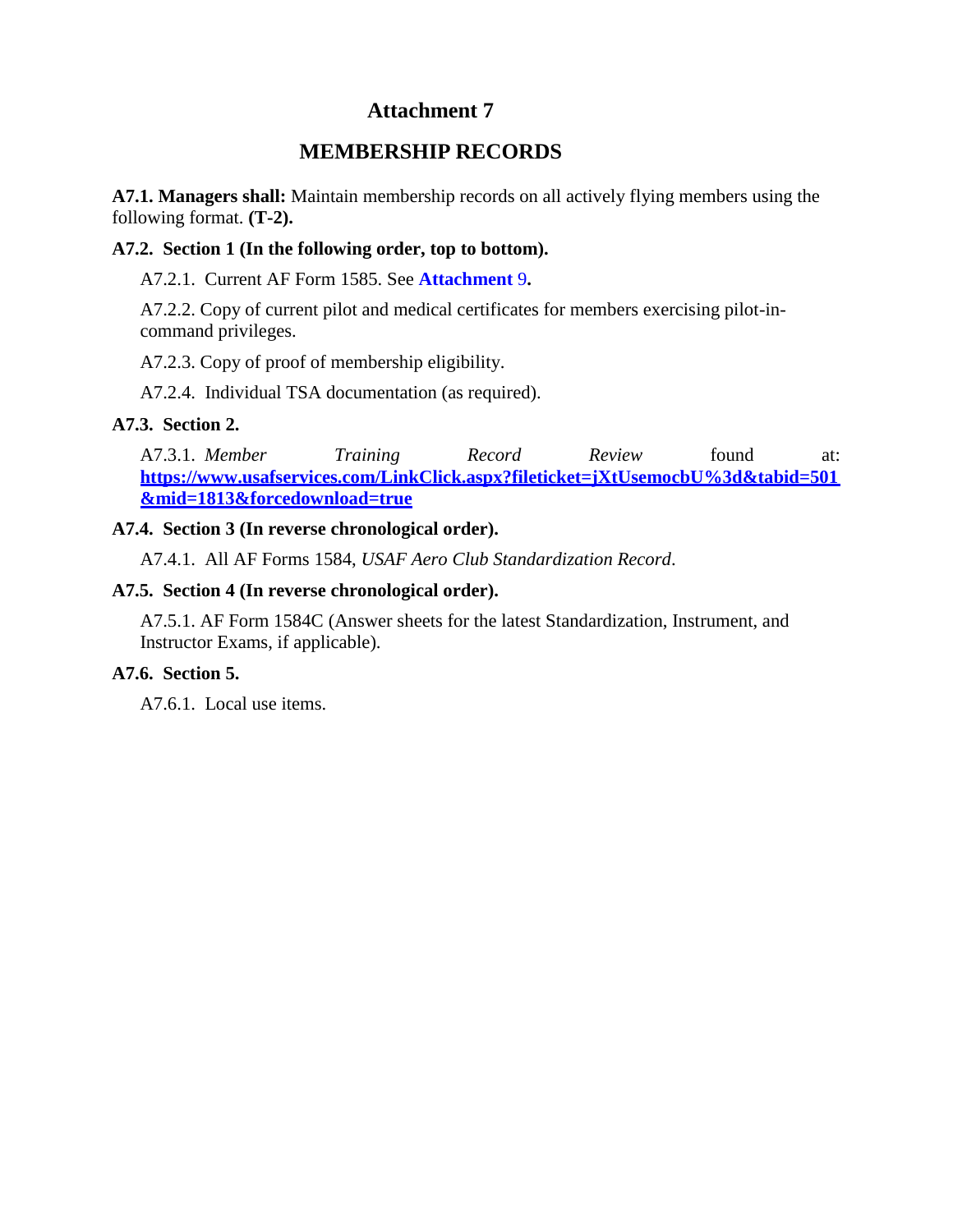## **PILOT INFORMATION FILE BINDER FORMAT**

**A8.1. Managers shall:** Maintain a pilot information file binder containing at least the following items:

A8.1.1. Items affecting flight operations or safety. **(T-2).**

A8.1.2. Applicable local interest items. **(T-2).**

A8.1.3. Initial and final aero club mishap message reports, including AFSVA or Air Force Safety Center reviews for the previous 12 months. **(T-2).**

A8.1.4. Information items directed by higher headquarters. **(T-2).**

A8.1.5. The latest flying safety meeting minutes (not required if meeting is videotaped). **(T-2).**

A8.1.6. Latest standardization board meeting minutes. **(T-2).**

A8.1.7. Current version of the standard operating procedures and status page indicating date of latest edition and changes. **(T-2).**